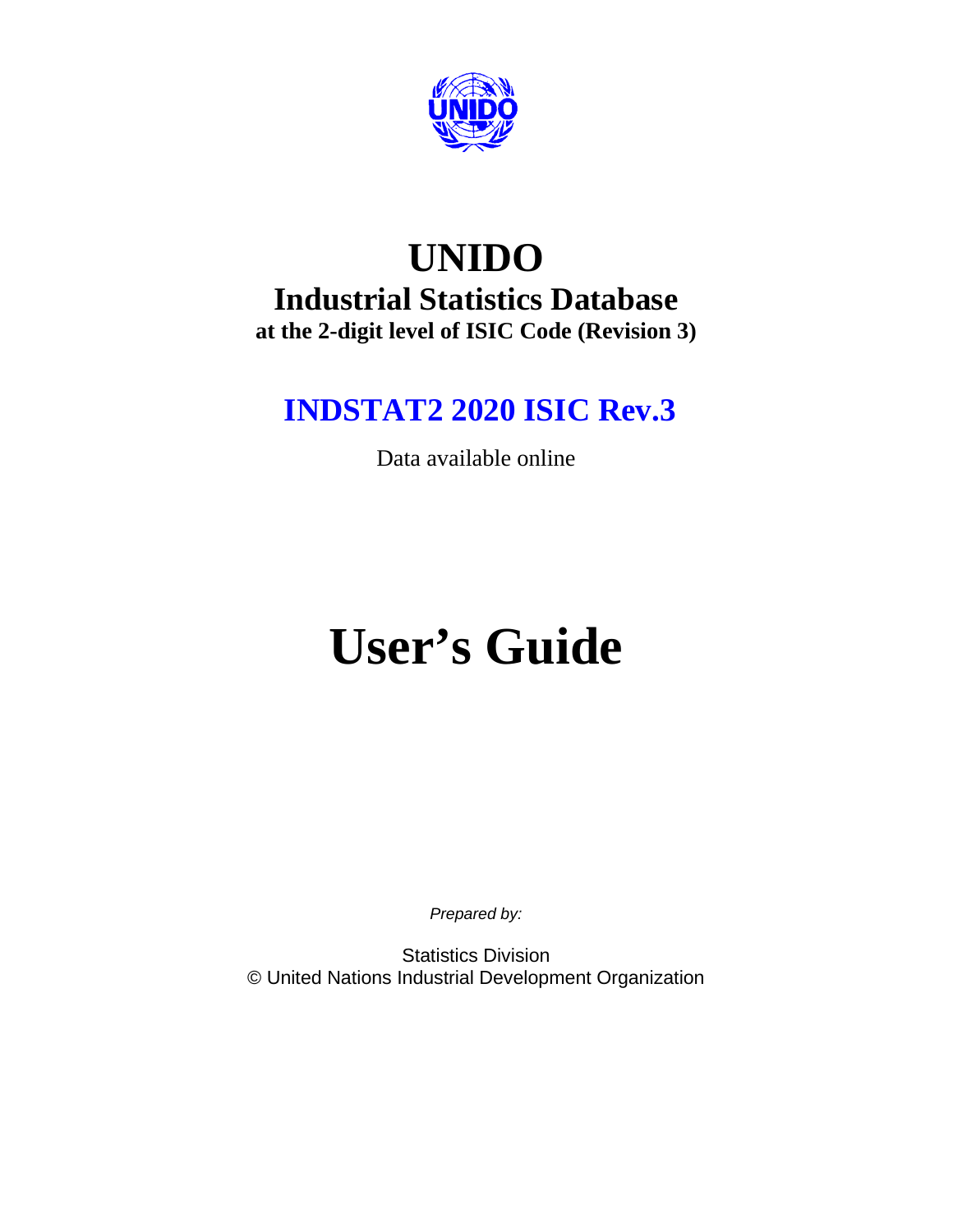## **Table of Contents**

| Page                                                                                              |  |
|---------------------------------------------------------------------------------------------------|--|
|                                                                                                   |  |
|                                                                                                   |  |
|                                                                                                   |  |
|                                                                                                   |  |
|                                                                                                   |  |
|                                                                                                   |  |
|                                                                                                   |  |
|                                                                                                   |  |
|                                                                                                   |  |
|                                                                                                   |  |
|                                                                                                   |  |
|                                                                                                   |  |
|                                                                                                   |  |
|                                                                                                   |  |
|                                                                                                   |  |
|                                                                                                   |  |
|                                                                                                   |  |
|                                                                                                   |  |
|                                                                                                   |  |
|                                                                                                   |  |
|                                                                                                   |  |
|                                                                                                   |  |
|                                                                                                   |  |
| Annex VII - United Nations Standard Concepts and Definitions for General Industrial Statistics 33 |  |
| Annex VIII - Crude ISIC Concordance Code List (conversion from ISIC Rev.4 to ISIC Rev.3) 36       |  |
|                                                                                                   |  |
| Annex X - Crude ISIC Concordance Code List (conversion from ISIC Rev.2 to ISIC Rev.3) 38          |  |
|                                                                                                   |  |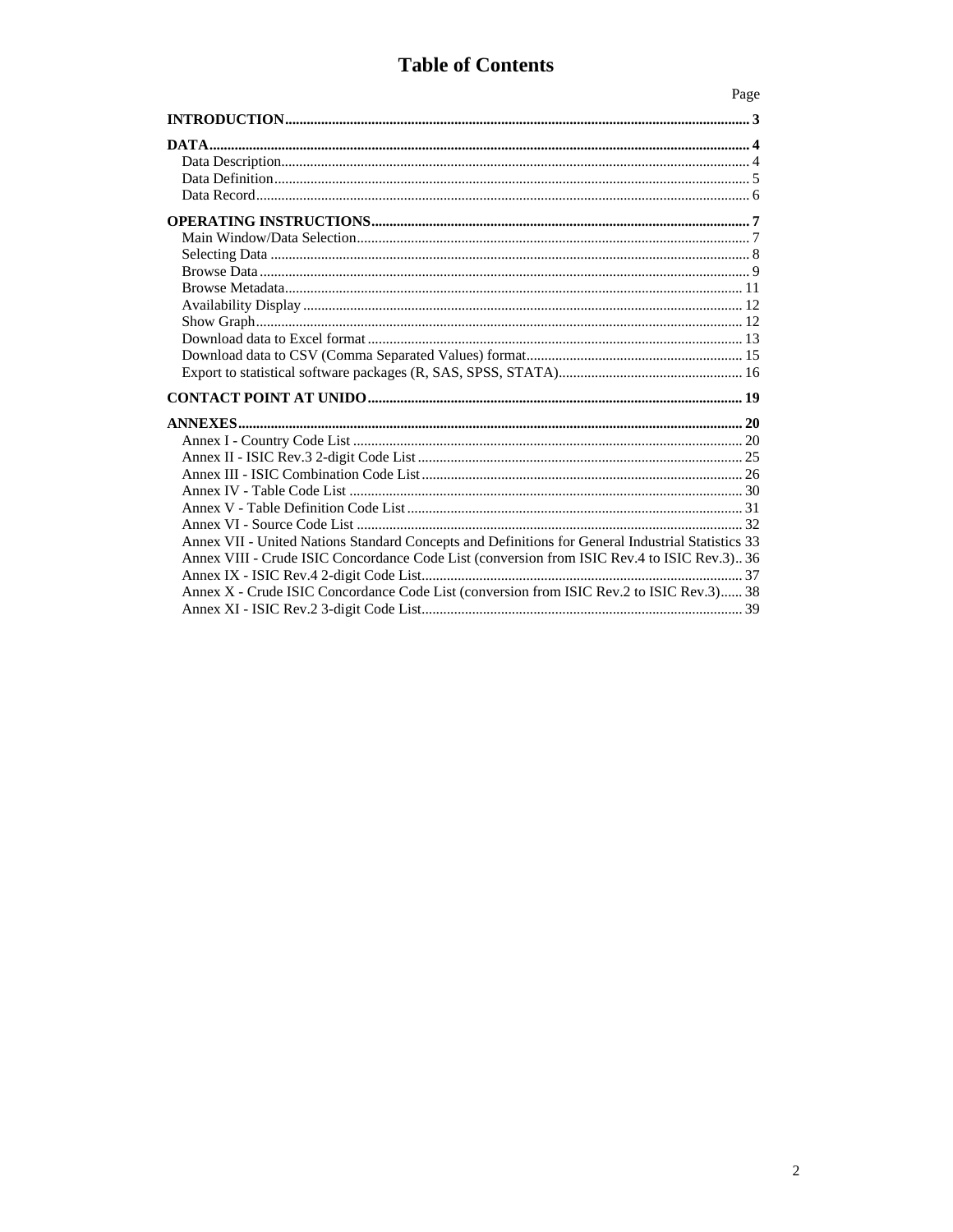### **INTRODUCTION**

**INDSTAT2 2020 ISIC Rev.3** database contains data for the period from 1963 to 2018 for 174 countries. Data are arranged at the 2-digit level of the International Standard Industrial Classification of All Economic Activities (ISIC) Revision 3 pertaining to the manufacturing sector, which comprises 23 industries. The database combines historical time series data derived from INDSTAT3 ISIC Rev.2 with recent years' data, which include data reported in ISIC Revision 3 as well as those reported in ISIC Revision 4. It should be noted that the database coverage in terms of time period and data item differs from country to country.

**INDSTAT2 2020 ISIC Rev.3** is an online retrieval system. The system allows the user to select, retrieve and export data (and metadata) for further processing.

**INDSTAT2 2020 ISIC Rev.3** retrieval system's features include:

- User-friendly graphics interface
- Data selection by country, table (variable), year and ISIC code
- Data availability display
- Browsing of selected data
- Selection of a different layout for data presentation
- Graphical presentation of the selected data as line or bar chart, map or scatterplot
- Data export facilities to:

Excel spreadsheet (\*.xls)

Comma Separated Values files (\*.csv)

Statistical software packages such as R, SAS, SPSS and STATA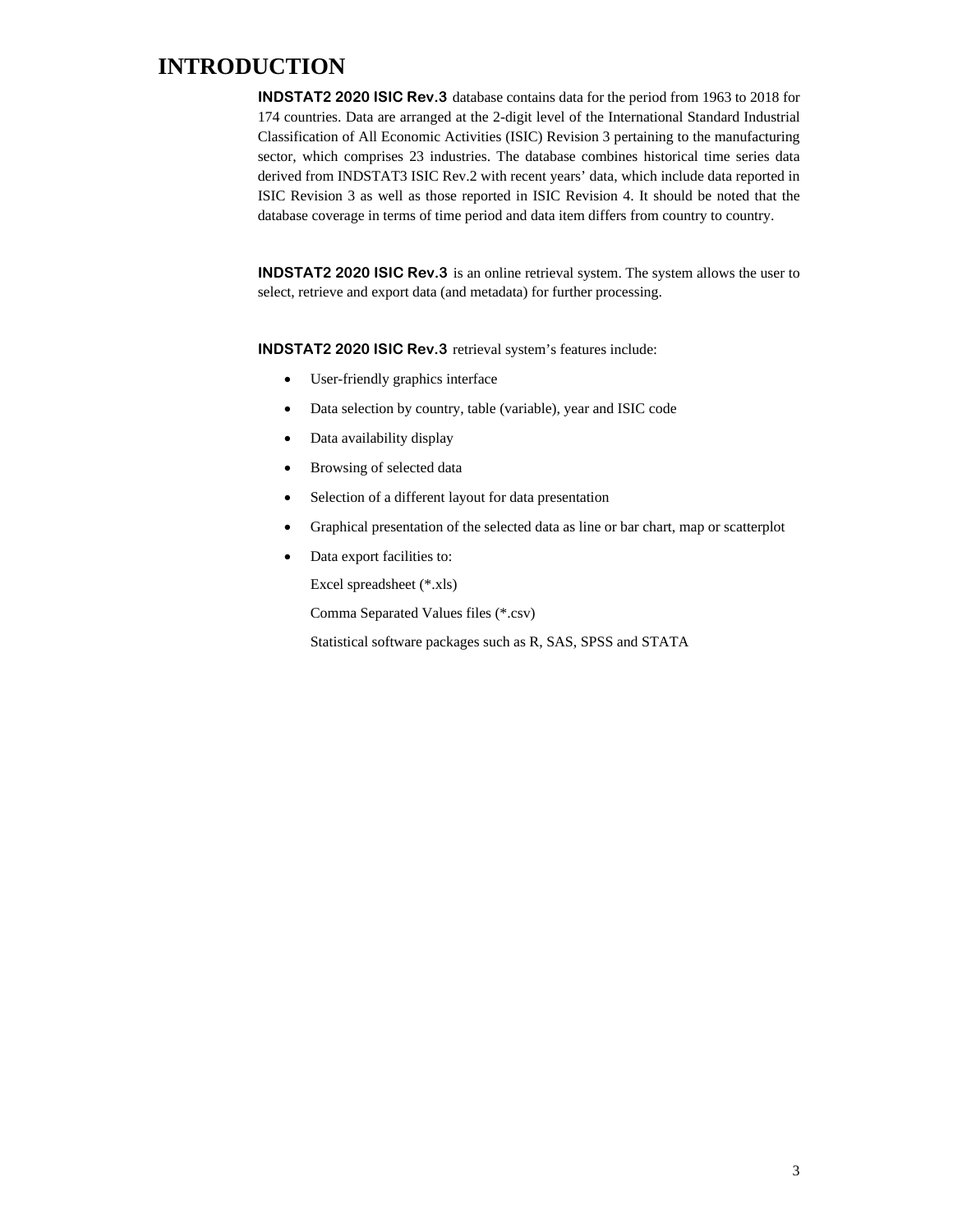## **DATA**

#### **Data Description**

#### **SOURCES OF INFORMATION**

Except for the index numbers of industrial production, data presented were either collected by UNIDO from national sources, or compiled by the Organisation for Economic Cooperation and Development (OECD) and provided to UNIDO in order to achieve worldwide coverage.

#### **DATA COMPILATION**

Historical data, up to early 1990s, were mostly converted from ISIC Rev.2 at 3-digit level. Please refer to the Crude ISIC Concordance Code List used to convert data from ISIC Rev. 2 to ISIC Rev.3 (Annex X).

For those countries reporting data that are based on or related to ISIC Rev.3: Data for the recent years were either aggregated from ISIC Rev.3 at 3- and 4-digit levels or received directly from their respective sources.

For those countries reporting data that are based on or related to ISIC Rev.4: Following the endorsement of ISIC Rev.4 by the United Nations Statistical Commission at its thirty-seventh session in 2006, majority of the countries have already made a switchover in their data compilation scheme from the national industrial classifications compatible with ISIC Rev.3 to those compatible with ISIC Rev.4. In order to have most recent time series coverage for these countries, data converted from ISIC Rev.4 at 2-digit level were also incorporated in **INDSTAT2 2020 ISIC Rev.3**. Please refer to the Crude ISIC Concordance Code List used to convert data from ISIC Rev.4 to ISIC Rev.3 (Annex VIII).

Users are advised to note that original data are supplemented with estimates generated by UNIDO. Such estimates include imputed data for missing values as well as the figures extrapolated for recent years. Users can obtain more detailed information on the imputation method from UNIDO Statistics (see Contact Point at UNIDO).

#### **UPDATING THE DATABASE**

The database is updated annually and contains data for at least one additional year for most of the countries. Moreover, they may also include additional countries.

#### **METADATA (**i**)**

In support of the statistical data, relevant meta-information, if reported by the country, is available to the user.

The metadata provide information concerning:

- the national data compilation scheme
- classification applied
- concept and definitions
- cell-level footnotes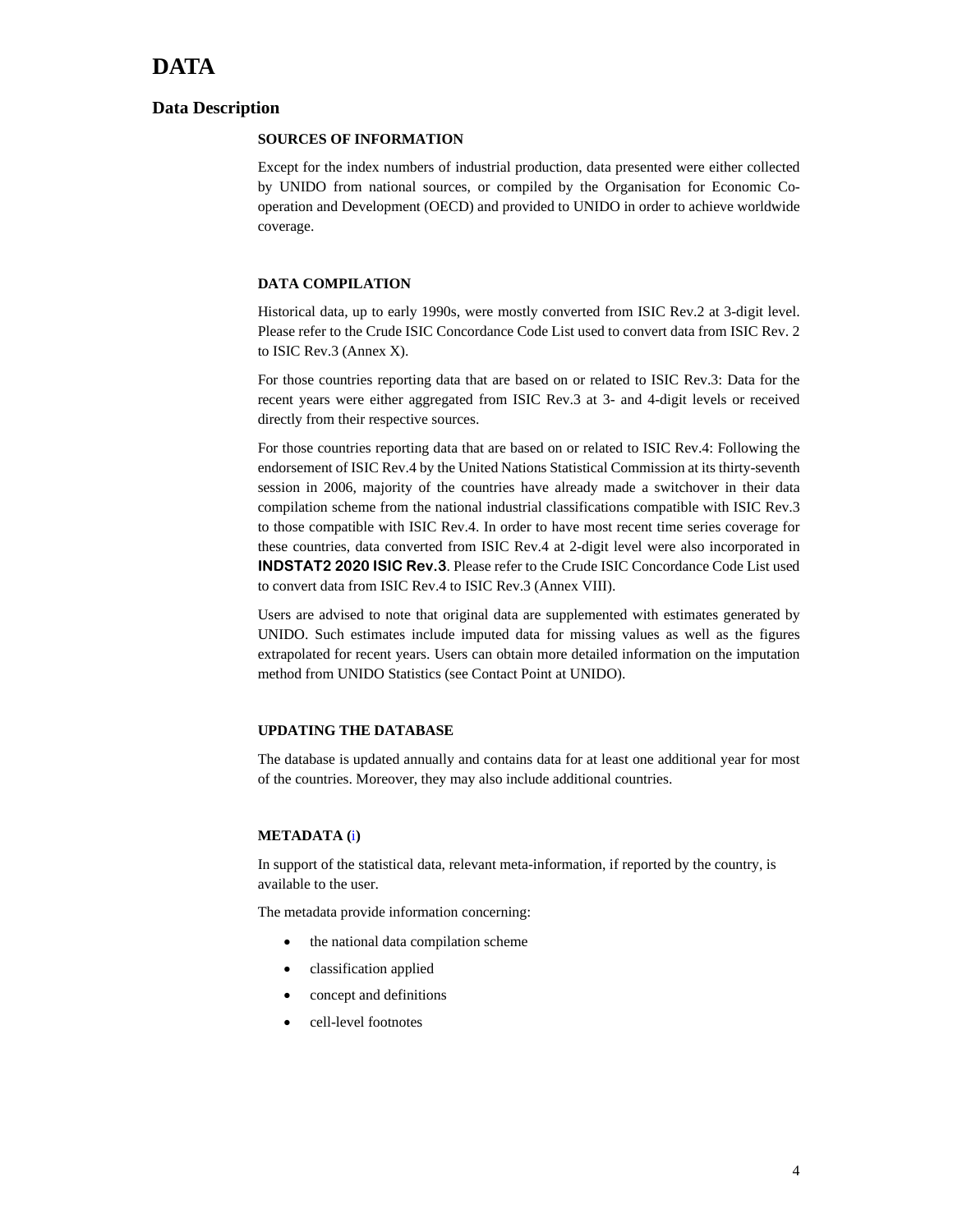#### **INDEX NUMBERS OF INDUSTRIAL PRODUCTION (IIP)**

The index numbers of industrial production presented were either collected directly by UNIDO from national sources or derived from UNIDO estimates based on the quarterly IIP. In some cases IIP figures were obtained from official websites of NSOs.

The base year for comparison is 2015. However, if any country uses different base years, the national indices are converted to the comparison base year. For many countries, the IIP shown in **INDSTAT2 2020 ISIC Rev.3** for the years 2000 onwards were derived from the data reported by the NSOs in ISIC Revision 4. Conversion to ISIC Revision 3 was made to ensure comparability of indices in the time series.

The theoretical aim of the IIP is to reflect the volume movements of goods or services produced over time. Most of the national indices are calculated using the Laspeyres formula and a combination of volume extrapolation and deflation methods. These methods are described in the International Recommendations for the Index of Industrial Production 2010, United Nations.

#### **Data Definition**

#### **CONTENT AND COVERAGE**

The database contains annual time series data on the following items:

Number of establishments Employment Wages and salaries Output Value added Gross fixed capital formation Number of female employees Index numbers of industrial production

These data pertain to the manufacturing industries classified at the 2-digit level of ISIC (Revision 3) and are presented by Country, Industry and Year. The data are originally stored in the prevailing national currency values at current prices. The system allows conversion of currency data from national currency into current US Dollars, using the average period exchange rates as given in the International Financial Statistics (International Monetary Fund publication) under series rf.

In the case of a country that changed or devaluated its national currency in the past, data relating to those years prior to devaluation or change have been converted from the former national currency using appropriate conversion rate.

The same applies to all member countries of the European Monetary Union (EMU) for which national data are expressed in Euros. Data relating to those years prior to entry into the EMU have been converted from the former national currency using the appropriate irrevocable conversion rate\*. The presentation facilitates comparisons within a country over time and ensures that the historical evolution (i.e. growth rates) is preserved.

\*source: European Commission's website

<http://ec.europa.eu/economy\_finance/euro/countries/index\_en.htm#content>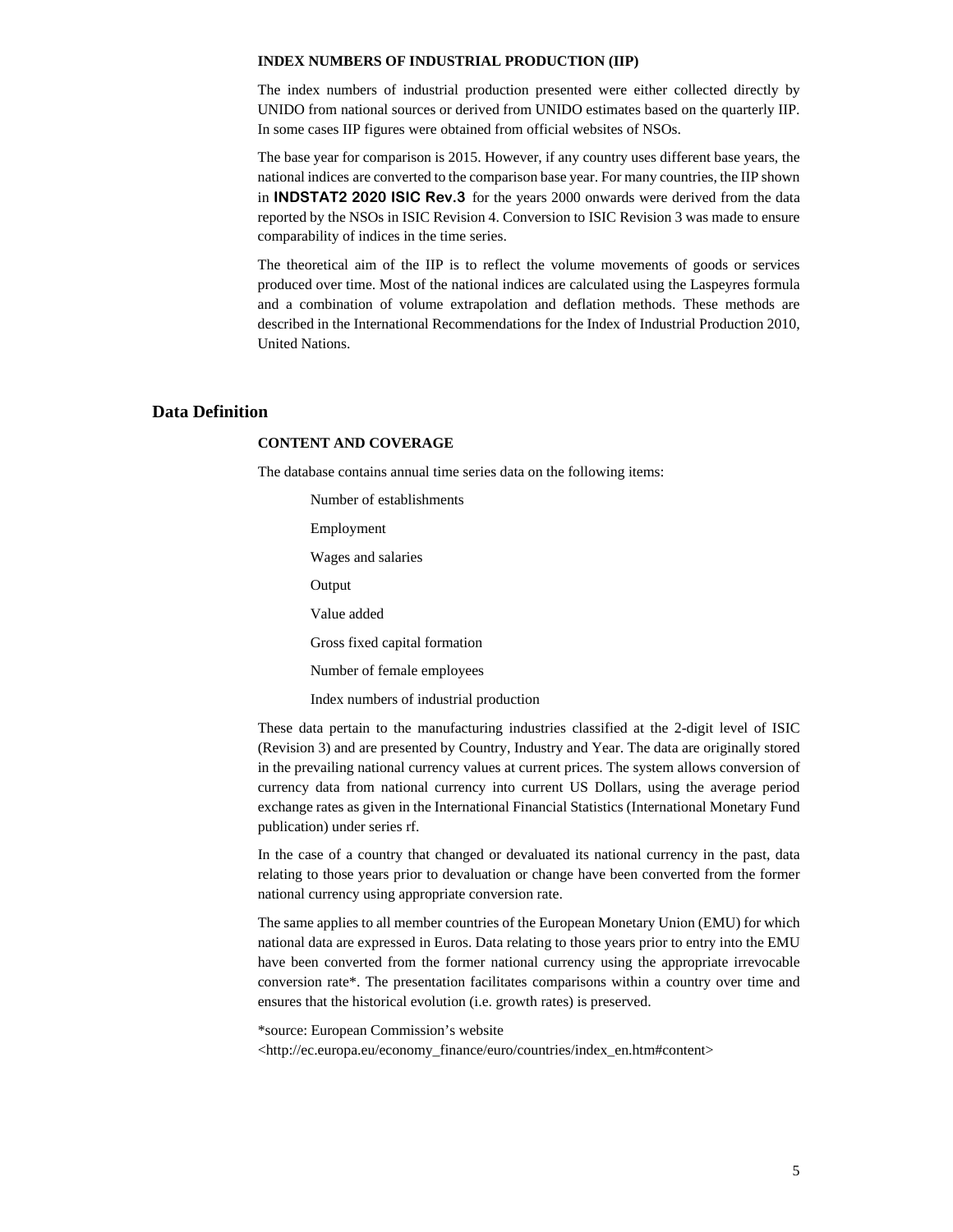#### **Data Record**

**TABLE CODES** are codes assigned to the eight selected data items (see Annex IV).

**COUNTRY CODES** pertain to UN country/area codes (see Annex I).

**YEAR** is the calendar year to which the value field refers (for exceptions see Country Metadata).

**ISIC CODES** are those of ISIC (Revision 3) at the 2-digit level (see Annex II).

**ISIC COMBINATION CODES** denote the combination of two or more ISICs (see Annex III).

#### **VALUE**

- Tables 01, 04 and 31 are in numbers.
- Tables 05, 14, 20 and 21 are in national currency or current US Dollars (depending on users' choice).
- Table 51 is in index form  $(2015=100)$ .

**TABLE DEFINITION CODES** refer to the statistical definition employed for the respective value (see Annex V).

**SOURCE CODES** describe the source of the data (see Annex VI).

**UNIT** shows the unit of value for each record (e.g. employment in numbers, wages and salaries in national currency or US Dollars), specifically:

 $# =$  number

 $N =$  value in current national currency

- $$ =$  value in current US Dollars
- $I = index value$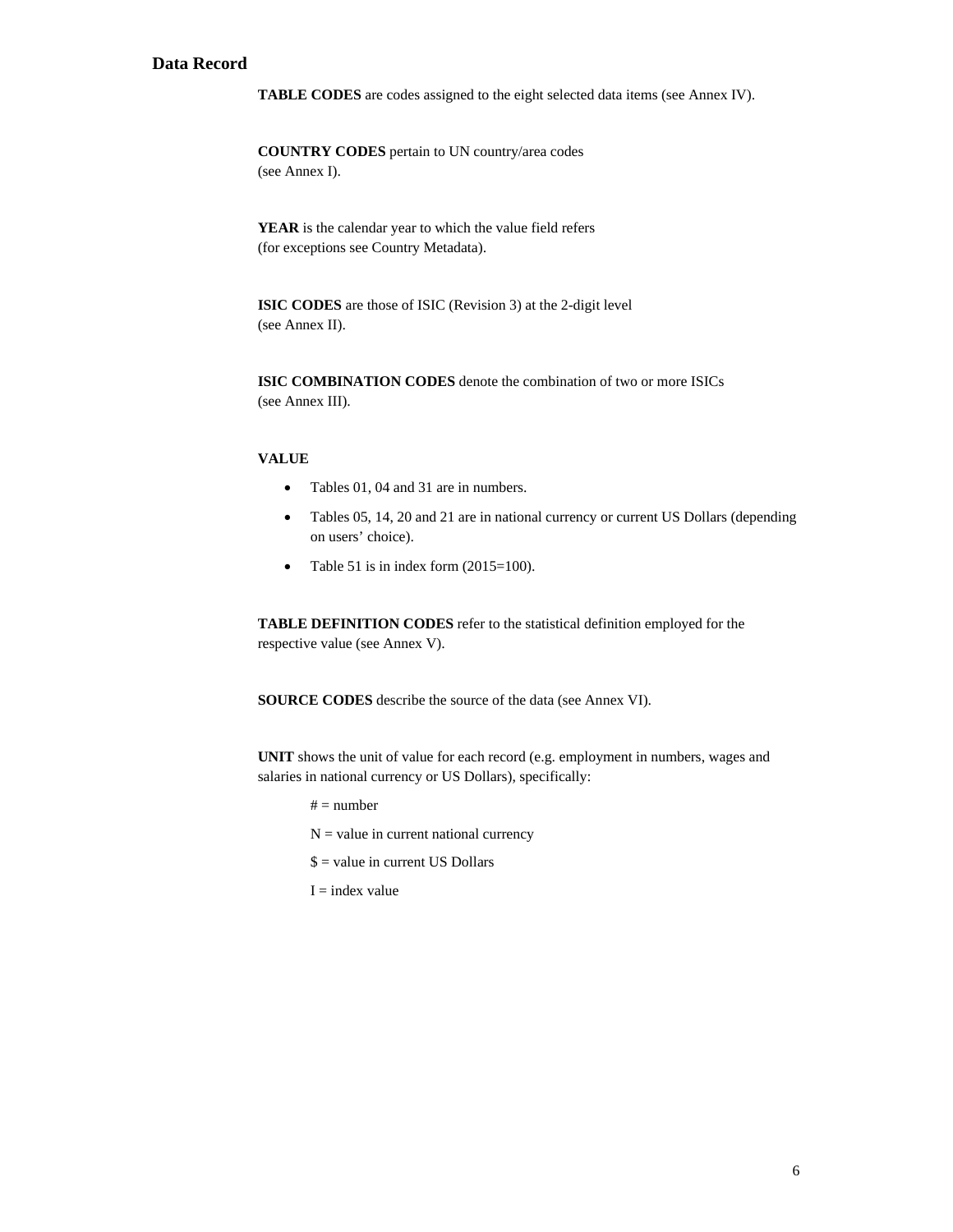## **OPERATING INSTRUCTIONS**

#### **Main Window/Data Selection**

To **access** the database, select: DATABASES/Access Databases/INDSTAT 2 2020, ISIC Revision 3.

When your application is launched you will see the Tabs**: Countries**, **Variables**, **Period** and **ISIC**. Each Tab opens two list boxes with **Available** and **Selected** items.

| HOME                    | <b>DATABASES</b>                                    | <b>PRODUCTS</b>       | <b>RESOURCES</b>    | <b>COVID-19</b>                       | <b>SDG9</b> | <b>CIP</b> | <b>HELP</b> |        | LOGIN/REGISTER |                            |              |  |
|-------------------------|-----------------------------------------------------|-----------------------|---------------------|---------------------------------------|-------------|------------|-------------|--------|----------------|----------------------------|--------------|--|
|                         |                                                     |                       |                     |                                       |             |            |             |        |                | f <b>y m</b> in <b>a</b> 0 |              |  |
| <b>CHANGE SELECTION</b> | Selected Database: INDSTAT 2 2020, ISIC Revision 3: |                       |                     |                                       |             |            |             |        |                |                            |              |  |
| <b>Countries</b>        | Variables                                           | <b>ISIC</b><br>Period |                     |                                       |             |            |             |        |                |                            |              |  |
|                         | Please, select at least one year:                   |                       |                     |                                       |             |            |             |        |                |                            |              |  |
|                         |                                                     | Select all            | <b>Unselect all</b> |                                       |             |            |             |        |                |                            |              |  |
| Available:              |                                                     |                       |                     |                                       | Selected:   |            |             |        |                |                            |              |  |
|                         |                                                     | Search                |                     |                                       |             |            |             | Search |                |                            | $\mathbb{S}$ |  |
| 2012                    |                                                     |                       |                     |                                       | 2018        |            |             |        |                |                            |              |  |
| 2011                    |                                                     |                       |                     | $\rightarrow$                         | 2017        |            |             |        |                |                            |              |  |
| 2010                    |                                                     |                       |                     | $\leftarrow$                          | 2016        |            |             |        |                |                            |              |  |
| 2009                    |                                                     |                       |                     | $\rightarrow$                         | 2015        |            |             |        |                |                            |              |  |
| 2008                    |                                                     |                       |                     |                                       | 2014        |            |             |        |                |                            |              |  |
| 2007                    |                                                     |                       |                     | $\left\vert \leftarrow \right\rangle$ | 2013        |            |             |        |                |                            |              |  |
| 2006                    |                                                     |                       |                     |                                       |             |            |             |        |                |                            |              |  |
| 2005                    |                                                     |                       |                     |                                       |             |            |             |        |                |                            |              |  |
|                         |                                                     |                       |                     |                                       |             |            |             |        |                |                            |              |  |
|                         |                                                     |                       |                     |                                       |             |            |             |        |                |                            |              |  |
|                         |                                                     |                       |                     |                                       |             |            |             |        |                |                            |              |  |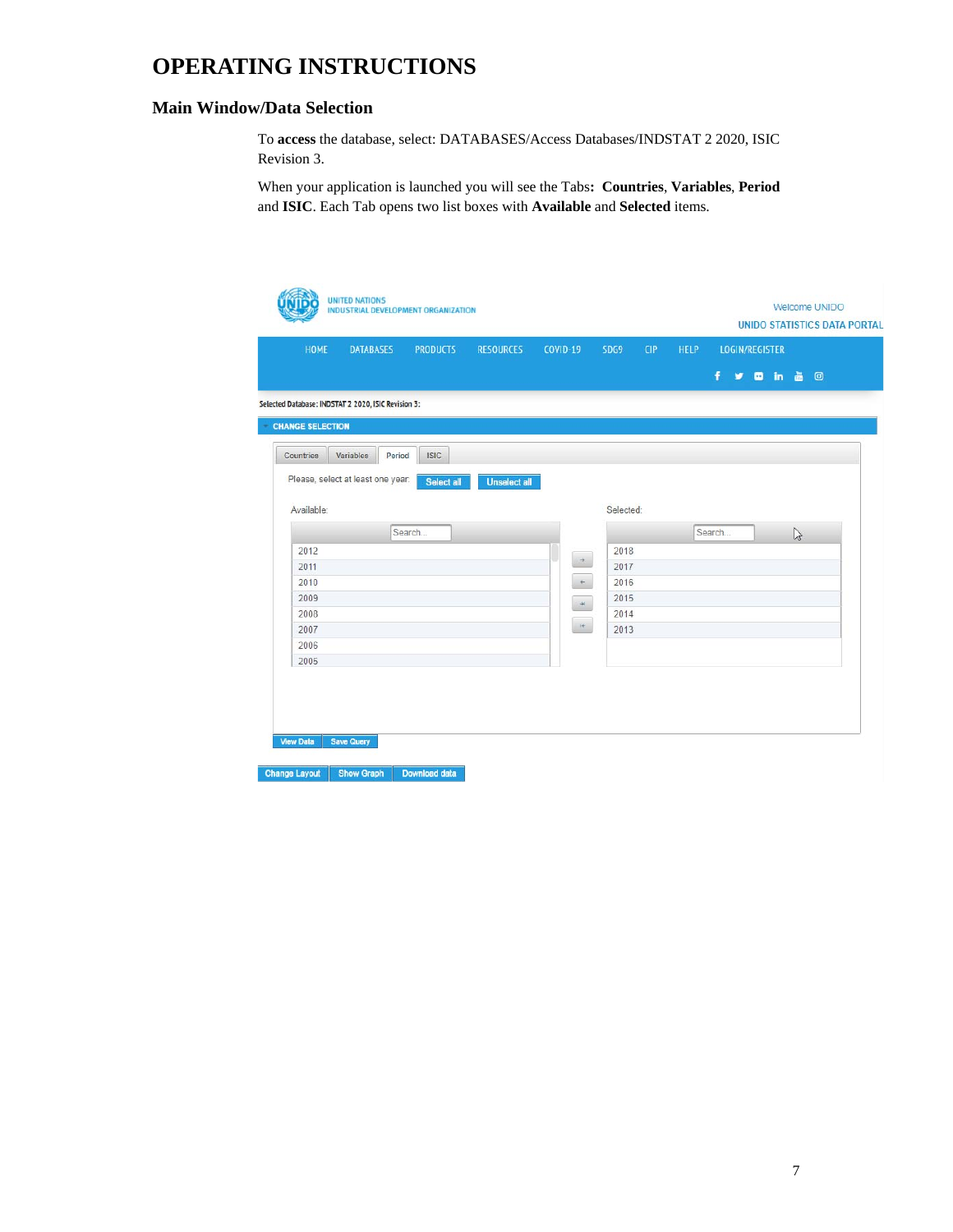#### **Selecting Data**

Use the mouse cursor to select the desired items from each list box. The users have the options:

to select all data items by clicking the button Select all: all Countries, Variables, Period and **ISIC** will be selected.

| Please, select at least one country: | Select all | <b>Unselect all</b> |
|--------------------------------------|------------|---------------------|
|--------------------------------------|------------|---------------------|

- to select **data items individually**:

To select all items in a **Available** list box, click the right double-arrow. All items will then appear in the respective **Selected** list box.

To select items individually, hold the CTRL key, click each required item and then click the right single-arrow. Each selected item will be added to the respective **Selected** list box.

To select a sequence of items, click the first required item, then hold the SHIFT key and click the last required item and then click the right single-arrow. All selected items will appear in the respective **Selected** list box.

- to select pre-defined country/area groups by clicking **Country group lists:**

In addition to the list of individual country, Country group lists used in UNIDO's annual publication International Yearbook of Industrial Statistics (Appendix I) are also made available to users. By selecting Country group lists, users can make use of predefined:

- Country/area groupings by: geographical region, stage of development or income and,
- Common Country Groups.

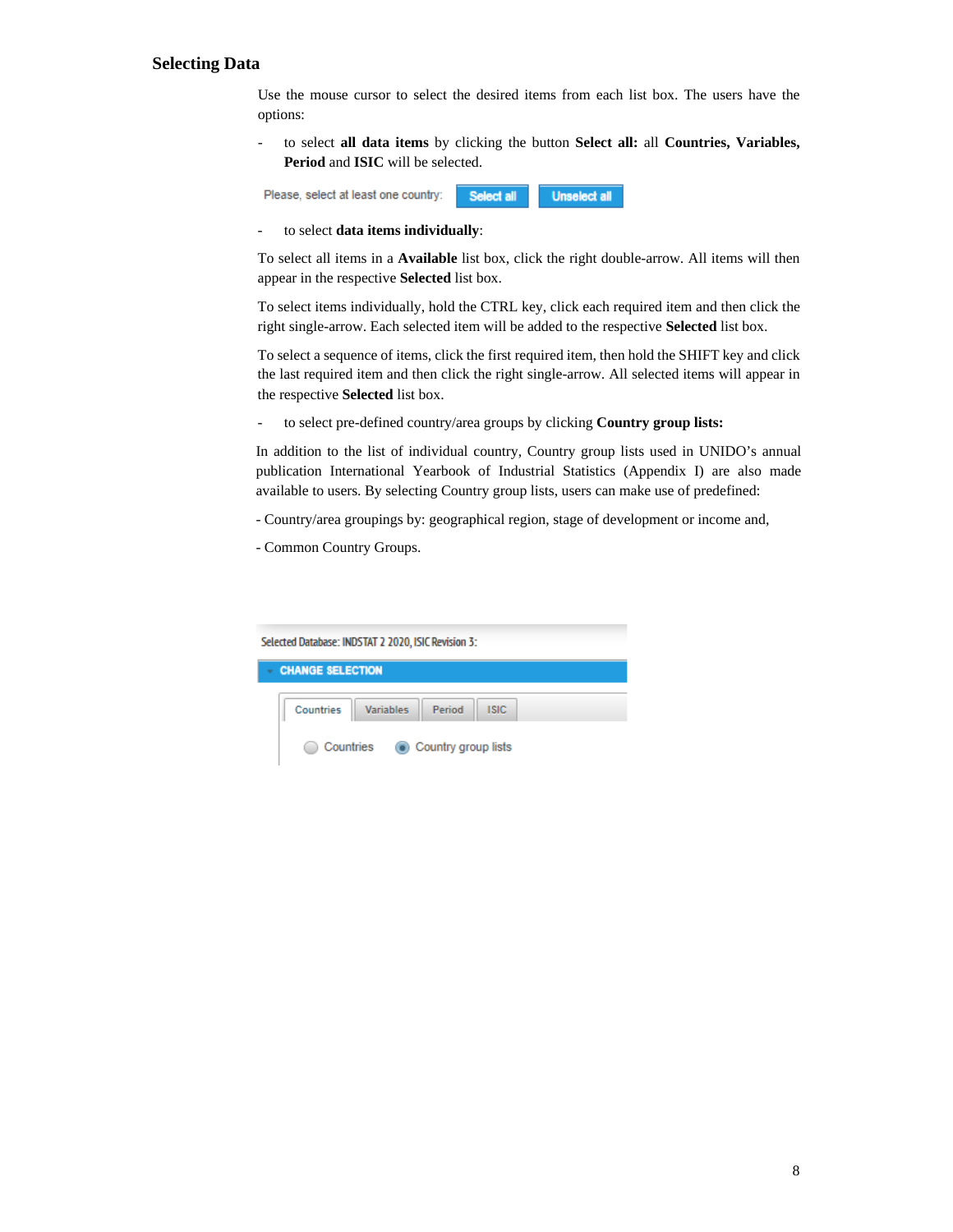#### **Browse Data**

After the selection is completed, the selected data can be browsed by clicking the **View Data**

| <b>View Data</b><br>button                                 |                  |             |                  |                  |                  |                 |                  |
|------------------------------------------------------------|------------------|-------------|------------------|------------------|------------------|-----------------|------------------|
| Selected Database: INDSTAT 2 2020, ISIC Revision 3:        |                  |             |                  |                  |                  |                 |                  |
|                                                            |                  |             |                  |                  |                  |                 |                  |
| <b>CHANGE SELECTION</b>                                    |                  |             |                  |                  |                  |                 |                  |
| <b>Change Layout</b><br>Download data<br><b>Show Graph</b> |                  |             |                  |                  |                  |                 |                  |
| Establishments<br>Austria<br>٠                             |                  | ۷.          | <b>O</b> Units   | <b>Thousands</b> |                  | <b>Millions</b> | <b>Billions</b>  |
| Click on i to view additional information.                 |                  |             |                  |                  |                  |                 |                  |
|                                                            |                  |             |                  |                  |                  |                 |                  |
|                                                            | 1981 i           | 1982 i      | 1983 i           | 1984 i           | 1985 i           | 1986 i          | 1987 i           |
| 15 Food and beverages                                      | 987              | 989         | 1049             | 1088             | 1150             | 1118            | 1110             |
| Tobacco products<br>16                                     | 14               | 15          | 15               | 15               | 15               | 15              | 15               |
| 17 Textiles                                                | 583              | 566         | 543              | 530              | 532              | 507             | 484              |
| 18 Wearing apparel, fur                                    | 702 (18A i)      | 683 (18A i) | 653 (18A i)      | 613 (18A i)      | 622 (18A i)      | 595 (18A i)     | 583 (18A i)      |
| Leather, leather products and footwear<br>19.              | (18A)            | (18A)       | $\ldots$ (18A i) | $\ldots$ (18A i) | $\ldots$ (18A i) | $\dots$ (18A i) | $\ldots$ (18A i) |
| Wood products (excl. furniture)<br>20                      | 223              | 214         | 2325             | 2248             | 2219             | 2177            | 2122             |
| Paper and paper products<br>21                             | 181              | 175         | 162              | 158              | 154              | 158             | 164              |
| 22 Printing and publishing                                 | 314              | 299         | 311              | 296              | 304              | 321             | 319              |
| Coke, refined petroleum products, nuclear fuel<br>23       | 31               | 33          | 38               | 38               | 38               | 38              | 52               |
| 24 Chemicals and chemical products                         | 407              | 403         | 415              | 427              | 422              | 428             | 428              |
| Rubber and plastics products<br>25.                        | 309              | 309         | 294              | 278              | 290              | 291             | 300              |
| 26 Non-metallic mineral products                           | 618              | 593         | 585              | 558              | 564              | 557             | 548              |
| <b>Basic metals</b><br>27                                  | 174              | 169         | 171              | 168              | 171              | 163             | 163              |
| Fabricated metal products<br>28.                           | 917              | 935         | 902              | 865              | 875              | 850             | 854              |
| 29 Machinery and equipment n.e.c.                          | 695 (29C i)      | 687 (29C i) | 706 (29C i)      | 713 (29C i)      | 731 (29C i)      | 739 (29C i)     | 748 (29C i)      |
| 30 Office, accounting and computing machinery              | $\ldots$ (29C i) | $(29C i)$   | $(29C i)$        | $\ldots$ (29C i) | $(29C i)$        | $(29C i)$       | $(29C i)$        |

#### **SHOW VALUES IN:**

Data are by default displayed in units, except Output which is displayed in Millions. For viewing data in other orders of magnitude, choose from the following options: Units, Thousands, Millions, Billions

#### **ISIC COMBINATION**

A text in the brackets to the right of a value denotes an ISIC combination.

#### **SELECTION OF VARIABLE**

Toggling between drop down list of the variables can be made by clicking appropriate data item at the top of the display.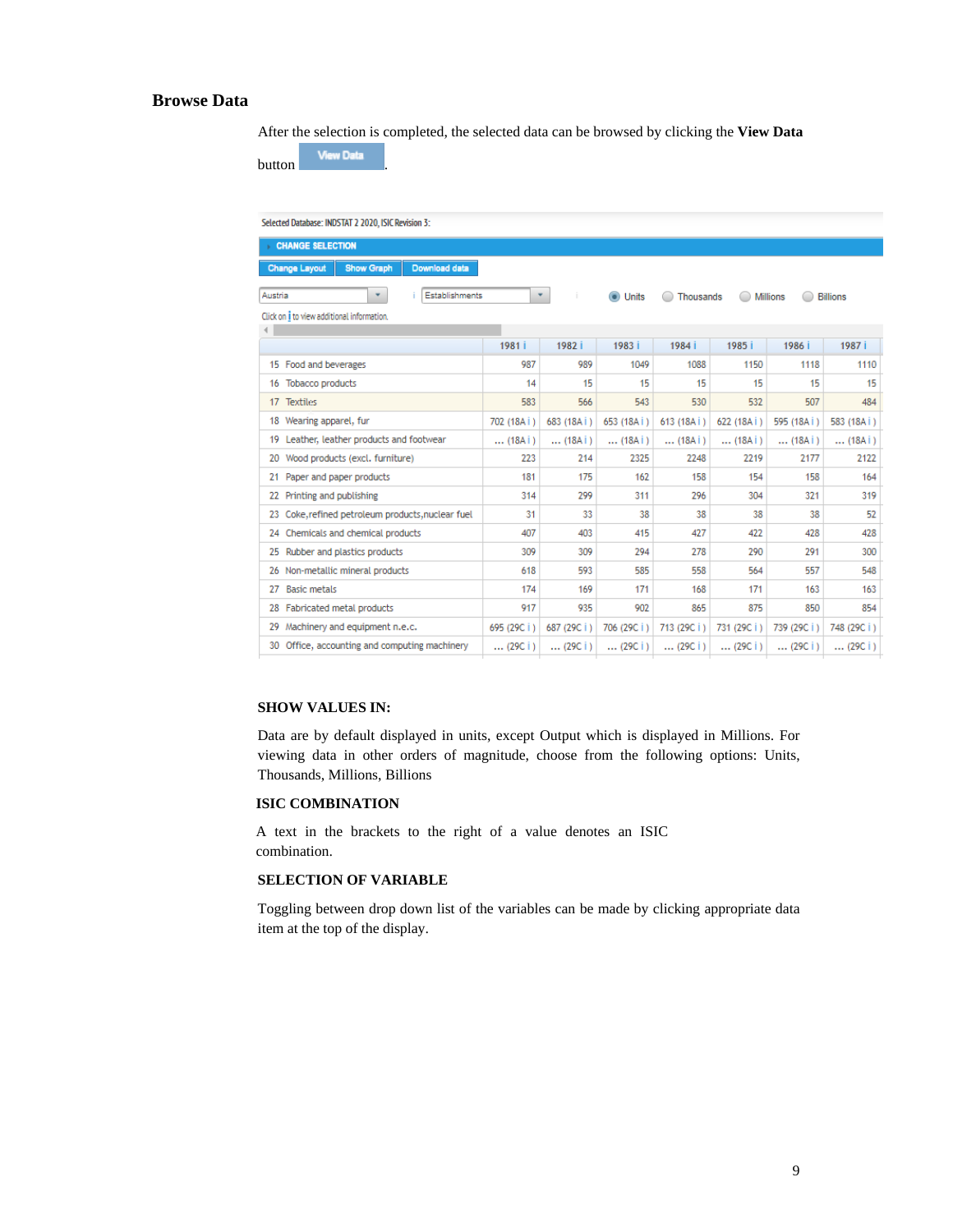#### **Layout View**

Data display can be adjusted to users' needs by rearranging the data items sequence using the button **Change Layout.** The data are four dimensional (i.e. Country, Table, ISIC and Year) and in the standard layout the grid view shows the ISIC codes in the rows and the years in the columns. The country and the table are selected in the list boxes above. If, for example, user wants to present all selected countries in the columns and all selected years in the rows (ISIC and Table are selected in the list boxes above), he/she should choose a layout as shown in the screen shot below.

|      | <b>CHANGE SELECTION</b>                    |                   |                |        |           |               |                                  |             |
|------|--------------------------------------------|-------------------|----------------|--------|-----------|---------------|----------------------------------|-------------|
|      | Change Layout                              | <b>Show Graph</b> | Download data  |        |           |               |                                  |             |
|      | 15 Food and beverages                      |                   | Establishments |        |           | Change Layout |                                  | $\times$ 33 |
|      | Click on i to view additional information. |                   |                |        | $+$       | ISIC          |                                  |             |
|      | Afghanistan                                | Albania i         | Algeria i      | Angola | $\bar{1}$ | Variable      |                                  | ra          |
| 2018 | 1111                                       | 111               | 1.16           | 118    |           | Country       |                                  |             |
| 2017 | 1.11                                       | 3492 (15A1)       | 1111           | 1.14   | $\pm$     | Period        |                                  | ii 3        |
| 2016 | 1.11                                       | 3832 (15A1)       | 1112           | 1.11   |           |               |                                  | R           |
| 2015 | 1.11                                       | 3204 (15A i)      | 6257           | 207    |           |               |                                  | 18          |
| 2014 | 18.8.9                                     | 2616              | 7002           | 251    |           |               |                                  |             |
| 2013 | 189                                        | 3271              | 6704           | 111    | Save      | Cancel        | Reset to Default                 |             |
| 2012 | 192                                        | 2936              | 6489           | 193    |           |               | <b>SARADIO</b><br>$\overline{1}$ |             |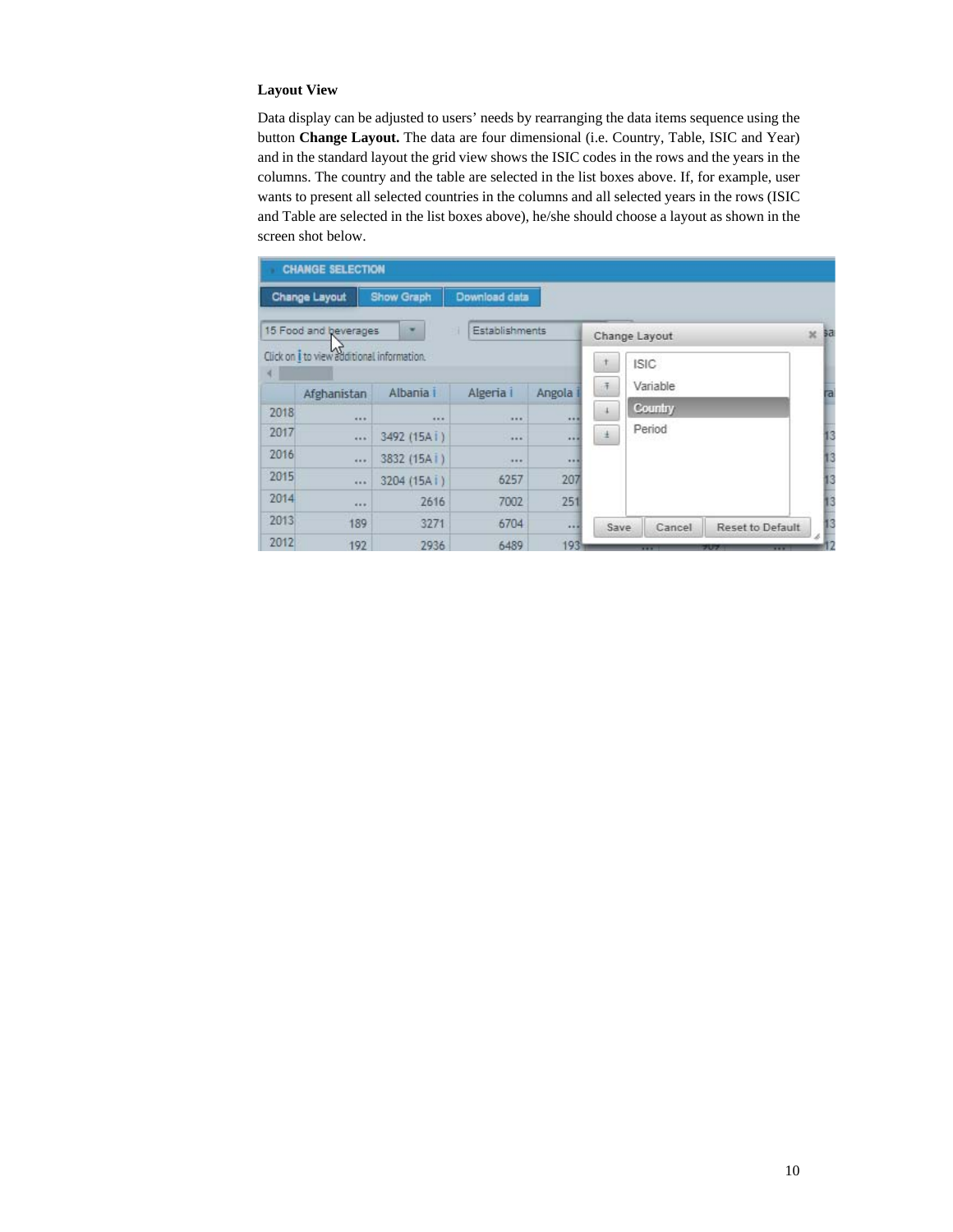#### **Browse Metadata**

In support of the statistical data, relevant meta-information is available to the user.

This metadata can be browsed by clicking (**i)** placed near the respective **data items**:

#### **1. Country**

In this window all the existing metadata associated with the given **country** are displayed, i.e., Data Supplier, Source, Deviation from ISIC, Reference Period, Scope, Adjusted for nonresponse, Provisional Data and Related National Publications.

#### **2. Variable (e.g. Output)**

In this window metadata are associated with the given **table**. Deviations from the United Nations Standard Concepts and Definitions for General Industrial Statistics are indicated here. For detailed information, please see Annex VII.

#### **3. YEAR (e. g. 2015)**

In this window:

- country or table specific metadata mentioned above are shown for each **year** separately, in cases where metadata change over time.
- information about statistical definition is stored. (e.g. Output at factor values).

#### **4. VALUE**

In this window metadata associated with the individual **ISIC** category are indicated.

Selected Database: INDSTAT 2 2020, ISIC Revision 3:

| <b>CHANGE SELECTION</b>                                                                                                                        |                            |                         |                                                                                   |
|------------------------------------------------------------------------------------------------------------------------------------------------|----------------------------|-------------------------|-----------------------------------------------------------------------------------|
| <b>Download data</b><br><b>Change Layout</b><br><b>Show Graph</b><br>anada<br>Wages and salaries<br>Click on I to view additional information. | Units<br>National Currency | Thousands<br><b>USD</b> | Millions<br><b>Billions</b><br>Amounts are in current national currency (Dollars) |
|                                                                                                                                                | $\rightarrow 2013$         | 2014 i                  | 2015 i                                                                            |
| 15 Food and beverages                                                                                                                          | 10646979000                | 10918412000             | 11515908000 (15A i)                                                               |
| Tobacco products<br>16                                                                                                                         | 190892000                  | 208504000               | $\ldots$ (15A i)                                                                  |
| 17 Textiles                                                                                                                                    | 705117000                  | 737115000               | 736872000                                                                         |
| 18 Wearing apparel, fur                                                                                                                        | 605344000                  | 648906000               | 626502000                                                                         |
| 19 Leather, leather products and footwear                                                                                                      | 101826413                  | 146399000               | 160218000                                                                         |
| 20 Wood products (excl. furniture)                                                                                                             | 4176150000                 | 4406329000              | 4671347000                                                                        |
| Paper and paper preducts<br>21                                                                                                                 | 3235468000                 | 3640846000              | 3459083000                                                                        |
| 22 Printing and publishing                                                                                                                     | 2523214000                 | 2509674000              | 2520830000                                                                        |
| Coke, refined petroleum products, nuclear fuel<br>23                                                                                           | 1150462000                 | 1251665000              | 1238325000                                                                        |
| Chemicals and chemical products<br>24                                                                                                          | 5082606000                 | 5419501000              | 5742903000                                                                        |
| 25 Rubber and plastics products                                                                                                                | 4519917000                 | 4824399000              | 5059390000                                                                        |
| Non-metallic mineral scoducts<br>26                                                                                                            | 2568376000                 | 2635730000              | 2830425000                                                                        |
| <b>Basic metals</b><br>27                                                                                                                      | 4359022000                 | 4308931000              | 4212088000                                                                        |
| Fabricated metal products<br>28                                                                                                                | 8766555000                 | 9099659000              | 9254732000                                                                        |
| 29 Machinery and equipment n.e.c.                                                                                                              | 11054093000 (29Pi)         | 11521869000 (29Pi)      | 11786083000 (29P i)                                                               |
| 30 Office, accounting and computing machinery                                                                                                  | (29P)                      | (29P)                   | $(29P)$                                                                           |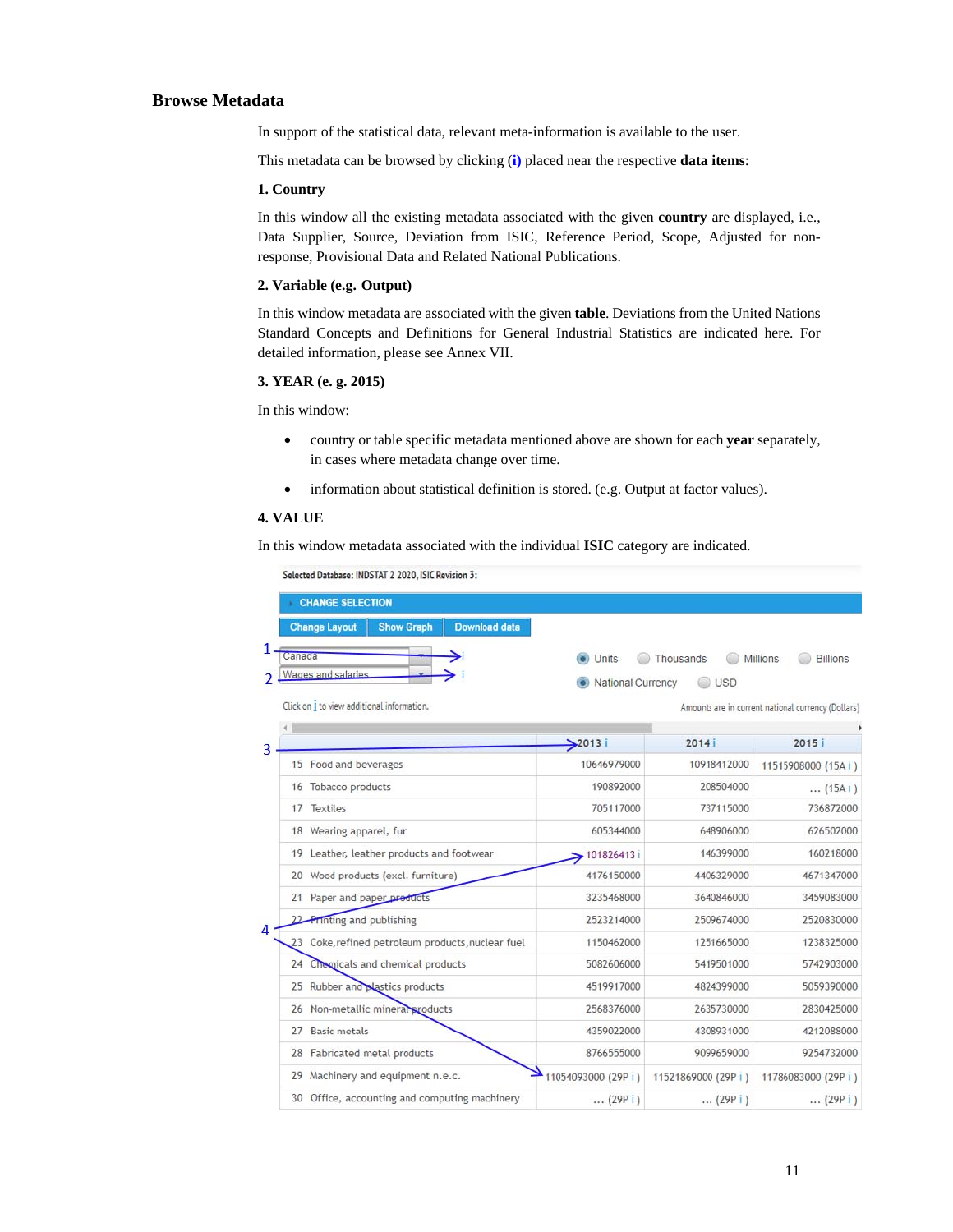#### **Availability Display**

To display availability of data, select: **DATABASES/Availability/INDSTAT 2**. A table listing all those countries, variables and years for which data are made available to the user, is displayed.

| <b>HOME</b>                                                                                                                      | <b>DATABASES</b>       | <b>PRODUCTS</b>                               | <b>RESOURCES</b>          | <b>COVID-19</b>             | SDG9        | <b>CIP</b><br><b>HELP</b> | <b>LOGIN/REGISTER</b>                      |                     |                                                     |
|----------------------------------------------------------------------------------------------------------------------------------|------------------------|-----------------------------------------------|---------------------------|-----------------------------|-------------|---------------------------|--------------------------------------------|---------------------|-----------------------------------------------------|
|                                                                                                                                  | <b>Access Database</b> | b.                                            |                           |                             |             |                           |                                            |                     |                                                     |
| Data Availability: INDS                                                                                                          |                        | <b>Database Descriptions:</b><br>$\mathbb{R}$ |                           |                             |             |                           |                                            |                     |                                                     |
| > Country / Variable Overwiew                                                                                                    | Availability           | ,                                             | <b>INDSTAT 2</b>          | յհո                         |             |                           |                                            |                     |                                                     |
| The table shows the first and last year where data exists. (                                                                     |                        | <b>INDSTAT 4 Revision 3</b>                   | : missing.)               |                             |             |                           |                                            |                     |                                                     |
| Please select a country to see the availability of variables p<br>or select a range of years to show the availability per ISIC a |                        |                                               |                           | <b>INDSTAT 4 Revision 4</b> |             |                           |                                            |                     |                                                     |
| Country                                                                                                                          |                        | <b>Establishments</b>                         | <b>IDSB Revision 3</b>    |                             | Output      | Value added               | <b>Gross fixed</b><br>capital<br>formation | Female<br>employees | <b>Index numbers</b><br>of industrial<br>production |
| <b>Afghanistan</b>                                                                                                               |                        | 1981 / 2013                                   | <b>IDSB Revision 4</b>    |                             | 2002 / 2015 |                           |                                            | 1983 / 2011         | 2002 / 2018                                         |
| <b>Albania</b>                                                                                                                   |                        | 1993 / 2017                                   | <b>MINSTAT Revision 3</b> |                             | 1986 / 2018 | 1985 / 2018               | 2000 / 2017                                | 1993 / 2017         | 2003 / 2018                                         |
| Algeria                                                                                                                          |                        | 1984 / 2015                                   |                           |                             | 1967 / 2017 | 1967 / 2017               | 2011 / 2015                                | 1989 / 1996         | 1981 / 2018                                         |
| Angola                                                                                                                           |                        | 1992 / 2015                                   | <b>MINSTAT Revision 4</b> |                             | 2014 / 2017 |                           |                                            | 1992 / 1993         | 1995 / 2018                                         |
| Argentina                                                                                                                        |                        | 1985 / 2017                                   |                           |                             | 1984 / 2018 | 1984 / 2018               | 1993 / 1993                                | 1985 / 1985         | 1990 / 2018                                         |
| <b>Armenia</b>                                                                                                                   |                        | 1986 / 2017                                   | <b>MVA</b>                |                             | 1994 / 2018 | 2004 / 2018               | 1996 / 2017                                | 2005 / 2017         | 1995 / 2017                                         |
| <b>Aruba</b>                                                                                                                     |                        | 1993 / 1999                                   |                           |                             |             |                           |                                            | 1997 / 1999         |                                                     |
| <b>Australia</b>                                                                                                                 |                        | 1981 / 2017                                   | <b>CIP</b>                |                             | 1963 / 2018 | 1963 / 2018               | 1963 / 2018                                | 1981 / 2001         | 1981 / 2018                                         |
| <b>Austria</b>                                                                                                                   |                        | 1981 / 2018                                   | 1963 / 2018               | 1963 / 2018                 | 1963 / 2018 | 1963 / 2018               | 1969 / 2018                                | 1983 / 2000         | 1990 / 2018                                         |
| Azerbaijan                                                                                                                       |                        | 1990 / 2017                                   | 1990 / 2018               | 1990 / 2018                 | 1990 / 2018 | 2001 / 2018               | 1996 / 2017                                | 1997 / 2017         | 1981 / 2017                                         |
| <b>Bahamas</b>                                                                                                                   |                        | 1981 / 2015                                   | 1977 / 2015               | 1977 / 1998                 | 1977 / 1998 | 1977 / 1998               | 1977 / 1997                                |                     | 2012 / 2018                                         |
| <b>Bahrain</b>                                                                                                                   |                        | 1992 / 2013                                   | 1992 / 2018               | 1992 / 2018                 | 1992 / 2018 | 2001 / 2018               | 1992 / 1992                                | 1992 / 1992         | 2005 / 2018                                         |
| <b>Bangladesh</b>                                                                                                                |                        | 1981 / 2012                                   | 1967 / 2012               | 1967 / 2012                 | 1967 / 2012 | 1967 / 2012               | 1981 / 2012                                | 1981 / 2012         | 1985 / 2018                                         |
| <b>Barbados</b>                                                                                                                  |                        | 1981 / 1995                                   | 1970 / 1997               | 1970 / 1997                 | 1970 / 1997 | 1970 / 1997               | 1972 / 1995                                |                     | 1985 / 2018                                         |
| <b>Belarus</b>                                                                                                                   |                        | 2005 / 2017                                   | 2005 / 2018               | 2005 / 2018                 | 2005 / 2018 | 2005 / 2018               | 2005 / 2017                                | 2009 / 2017         | 1995 / 2018                                         |
| <b>Belgium</b>                                                                                                                   |                        | 1981 / 2018                                   | 1963 / 2018               | 1963 / 2018                 | 1963 / 2018 | 1963 / 2018               | 1963 / 2018                                |                     | 1981 / 2018                                         |
| <b>Belize</b>                                                                                                                    |                        | 1989 / 1992                                   | 1991 / 1992               | 1989 / 1992                 | 1989 / 1992 | 1989 / 1992               |                                            |                     |                                                     |
| <b>Benin</b>                                                                                                                     |                        |                                               | 1975 / 1981               | 1974 / 1981                 | 1974 / 1981 | 1974 / 1981               |                                            |                     |                                                     |
| Bermuda                                                                                                                          |                        | 1999 / 2017                                   | 1990 / 2018               | 2009 / 2018                 | 2006 / 2018 | 1996 / 2018               | 2005 / 2017                                | 1990 / 2017         | 2009 / 2017                                         |
| <b>Bolivia (Plurinational State of)</b>                                                                                          |                        | 1981 / 2012                                   | 1970 / 2014               | 1970 / 2014                 | 1970 / 2014 | 1970 / 2014               | 1970 / 1998                                |                     | 1990 / 2017                                         |
| <b>Bosnia and Herzegovina</b>                                                                                                    |                        | 1990 / 2017                                   | 1990 / 2018               | 1990 / 2018                 | 1990 / 2018 | 1990 / 2018               | 1990 / 2017                                | 1990 / 1991         | 2005 / 2018                                         |
| <b>Botswana</b>                                                                                                                  |                        | 1981 / 2017                                   | 1981 / 2018               | 1981 / 2018                 | 1981 / 2018 | 1981 / 2018               | 1981 / 1998                                | 1998 / 2017         | 2004 / 2018                                         |
| <b>Brazil</b>                                                                                                                    |                        | 1984 / 2017                                   | 1963 / 2018               | 1990 / 2018                 | 1990 / 2018 | 1990 / 2018               | 1990 / 2017                                |                     | 1985 / 2018                                         |

#### **Show Graph**

Show Graph Graphical presentation of the data is also made available to the users. By clicking

Data can be displayed in different graphical format: Line Chart, Map, Bar Chart or Scatter Plot.

|                                                                                                                                          | HOME                                                                                          | <b>DATABASES</b>                                                                                                                                               | <b>PRODUCTS</b> | <b>RESOURCES</b>                                            | <b>COVID-19</b>                                    | SDG9 | CIP  | <b>HELP</b> | LOGIN/REGISTER                                                  | ÷            | $9$ $m$ in $m$ $\odot$ |  |     |
|------------------------------------------------------------------------------------------------------------------------------------------|-----------------------------------------------------------------------------------------------|----------------------------------------------------------------------------------------------------------------------------------------------------------------|-----------------|-------------------------------------------------------------|----------------------------------------------------|------|------|-------------|-----------------------------------------------------------------|--------------|------------------------|--|-----|
|                                                                                                                                          |                                                                                               | Selected Database: INDSTAT 2 2020, ISIC Revision 3:                                                                                                            |                 |                                                             |                                                    |      |      |             |                                                                 |              |                        |  |     |
|                                                                                                                                          | <b>Go Back to Table View</b>                                                                  |                                                                                                                                                                |                 |                                                             |                                                    |      |      |             |                                                                 |              |                        |  |     |
|                                                                                                                                          |                                                                                               | Display Line Chart OMap O Bar Chart O Scatter Plot                                                                                                             |                 |                                                             |                                                    |      |      |             |                                                                 |              |                        |  |     |
| <b>Variables</b>                                                                                                                         |                                                                                               |                                                                                                                                                                |                 |                                                             | Country: Italy                                     |      |      |             | Food and beverages Chemicals and chemical products Basic metals |              |                        |  | * 0 |
| <b>o</b> Establishments<br>o Employees<br>o Output<br>o Value added                                                                      | o Wages and salaries<br>o Gross fixed capital formation<br>o Female employees                 | o Index numbers of industrial production                                                                                                                       |                 | 130B<br>120B                                                | 140B $\frac{3}{2}$ min: 35.617301B max: 141.41160B |      |      |             |                                                                 |              |                        |  |     |
| ISIC - 2 Clear<br>$-$ 17 - Textiles                                                                                                      | $ \sqrt{15}$ - Food and beverages<br>$-$ 16 - Tobacco products<br>- 18 - Wearing apparel, fur | Compare by <b>O</b> ISIC - 2 O Country<br>19 - Leather, leather products and footwear<br>20 - Wood products (excl. furniture)<br>21 - Paper and paper products | $\lambda$<br>٠  | <b>110B</b><br>100B<br>90B<br>80 <sub>B</sub><br><b>70B</b> |                                                    |      |      |             |                                                                 |              |                        |  |     |
| Country<br>$l$ Ireland<br>$\bullet$ Israel<br>- Italy<br>· Jamaica<br>$\bullet$ Japan<br>· Jordan<br>• Kenya<br>- Kuwait<br>• Kyrgyzstan | • Kazakhstan                                                                                  | Z                                                                                                                                                              | ۸<br>۰          | 60B<br>50 <sub>B</sub><br>40B                               | 2002<br>2000<br>Data                               | 2004 | 2006 | 2008        | 2012<br>2010                                                    | 2016<br>2014 | 2018<br>Zoom           |  |     |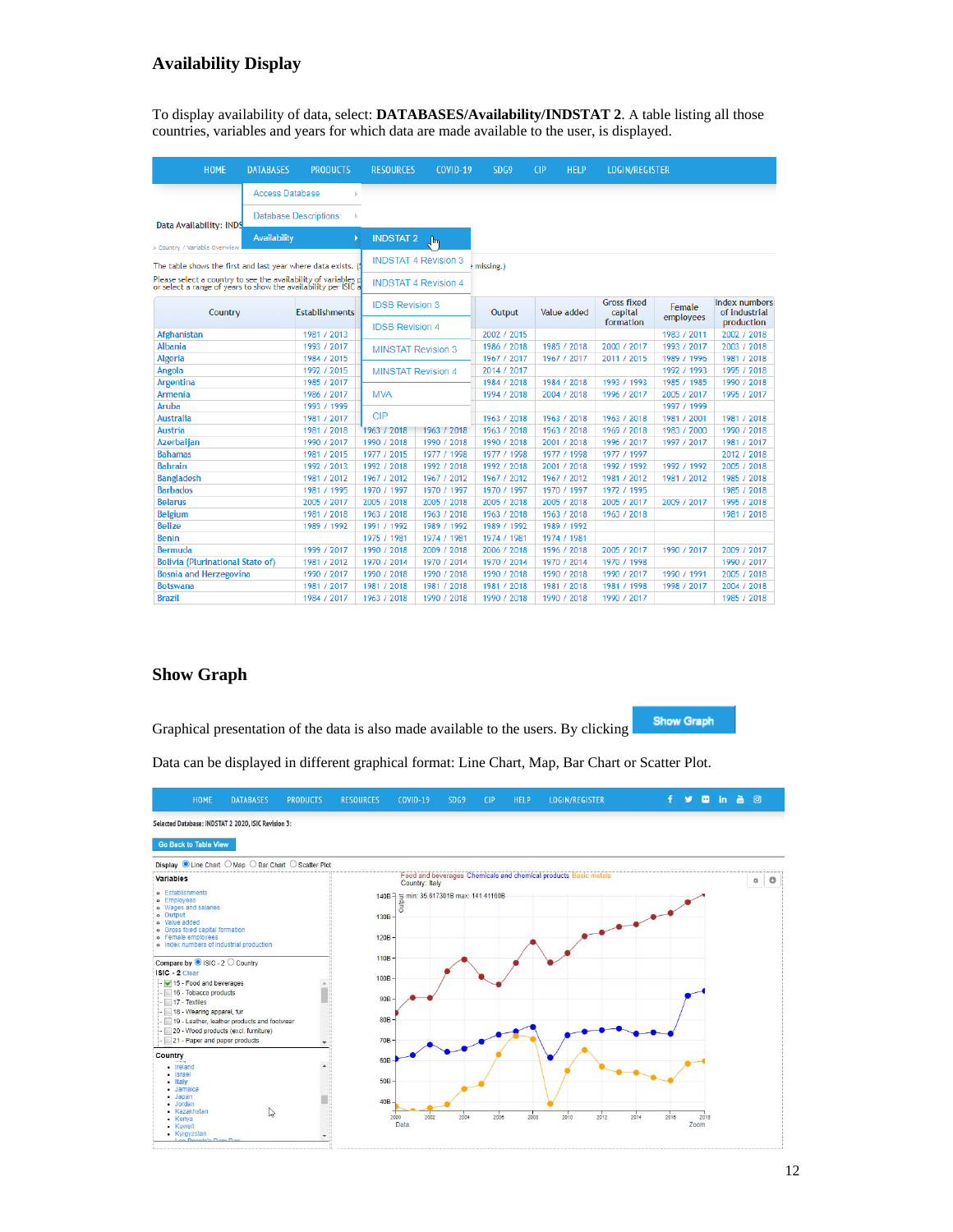#### **Download data to Excel format**

|      | <b>CHANGE SELECTION</b>                    |                   |                    |                                                            |               |
|------|--------------------------------------------|-------------------|--------------------|------------------------------------------------------------|---------------|
|      | Change Layout                              | <b>Show Graph</b> | Download data<br>M |                                                            |               |
|      | 15 Food and beverages                      |                   |                    | Establishments<br>Units<br>Thousands<br>G<br>60            | Millio<br>610 |
|      | Click on i to view additional information. |                   |                    | <b>Export Data and Metadata</b>                            | $\mathbf{x}$  |
|      |                                            |                   |                    | Download Format:                                           |               |
|      | Afghanistan                                | Albania I         | Algeri             | Export to CSV<br>Export to Excel<br>0                      |               |
| 2018 | 1.11                                       | $100 - 100$       |                    | Export Values in:<br>National Currency<br><b>US Dollar</b> |               |
| 2017 | 111                                        | 3492 (15A i)      |                    |                                                            |               |
| 2016 | 1.12                                       | 3832 (15A1)       |                    | Include Metadata                                           |               |
| 2015 | <b>ALL</b>                                 | 3204 (15A1)       |                    | Country Description Isic Description Table Description     |               |
| 2014 | <b>HAW</b>                                 | 2616              |                    | OK<br>Cancel                                               |               |
| 2013 | 189                                        | 3271              |                    | --<br>--                                                   |               |

Select **Export to Excel**, then select National Currency or US Dollar (and/or other options such as Include Metadata, Country Description, etc.). Then press the **OK** button to execute Export.

The exported file consists of the Data worksheet and the Metadata worksheet (optional).

In case the data to be exported are within the capacity limit supported by Excel, an additional **Layout** worksheet is also generated in the exported file. The column **IsicCombination** lists both the ISIC and any other ISIC combination(s) occurring in the reference period; similarly, the column **TableDefinitionCode** displays all the table codes used in the reference period. However, information on Source Code is not shown in this worksheet.

#### **The Data worksheet structure is as follows:**

Table Code Table Description (optional) Country Code Country Description (optional) Year ISIC Code ISIC Description (optional) ISIC Combination (if applicable otherwise ISIC) Value Table Definition Code Table Description (optional) Source Code Unit Indicator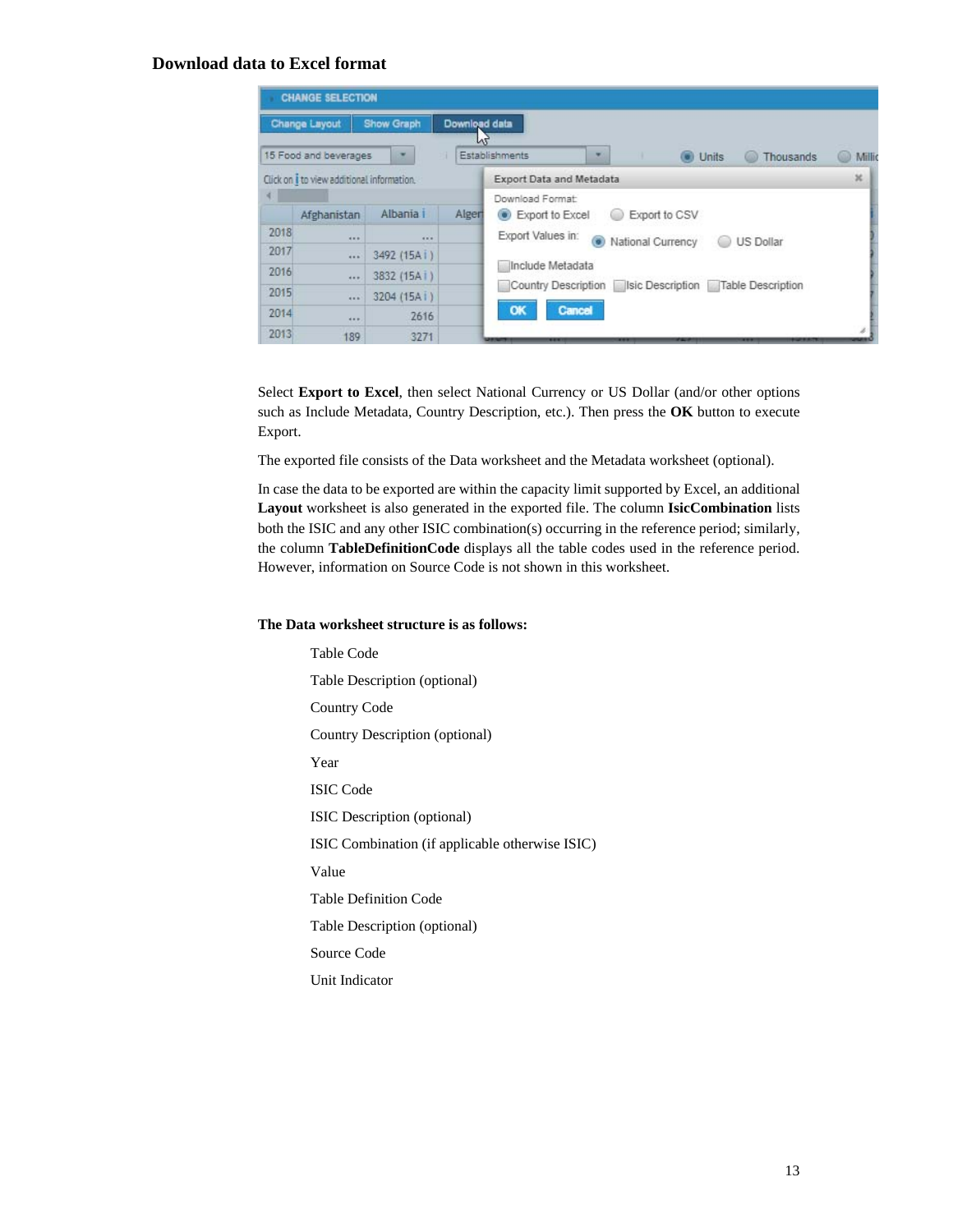#### **The Metadata worksheet structure is as follows:**

Country Code

Country Description (optional)

Table Code

Table Description (optional)

Year

ISIC Code

ISIC Description (optional)

Note Class

Note

#### **The Layout worksheet structure is as follows:**

Country Code

Country Description (optional)

Table Code

Table Description (optional)

ISIC Code

ISIC Description (optional)

ISIC Combination (if applicable otherwise ISIC)

Table Definition Code

Year1 Value

Year2 Value

Year3 Value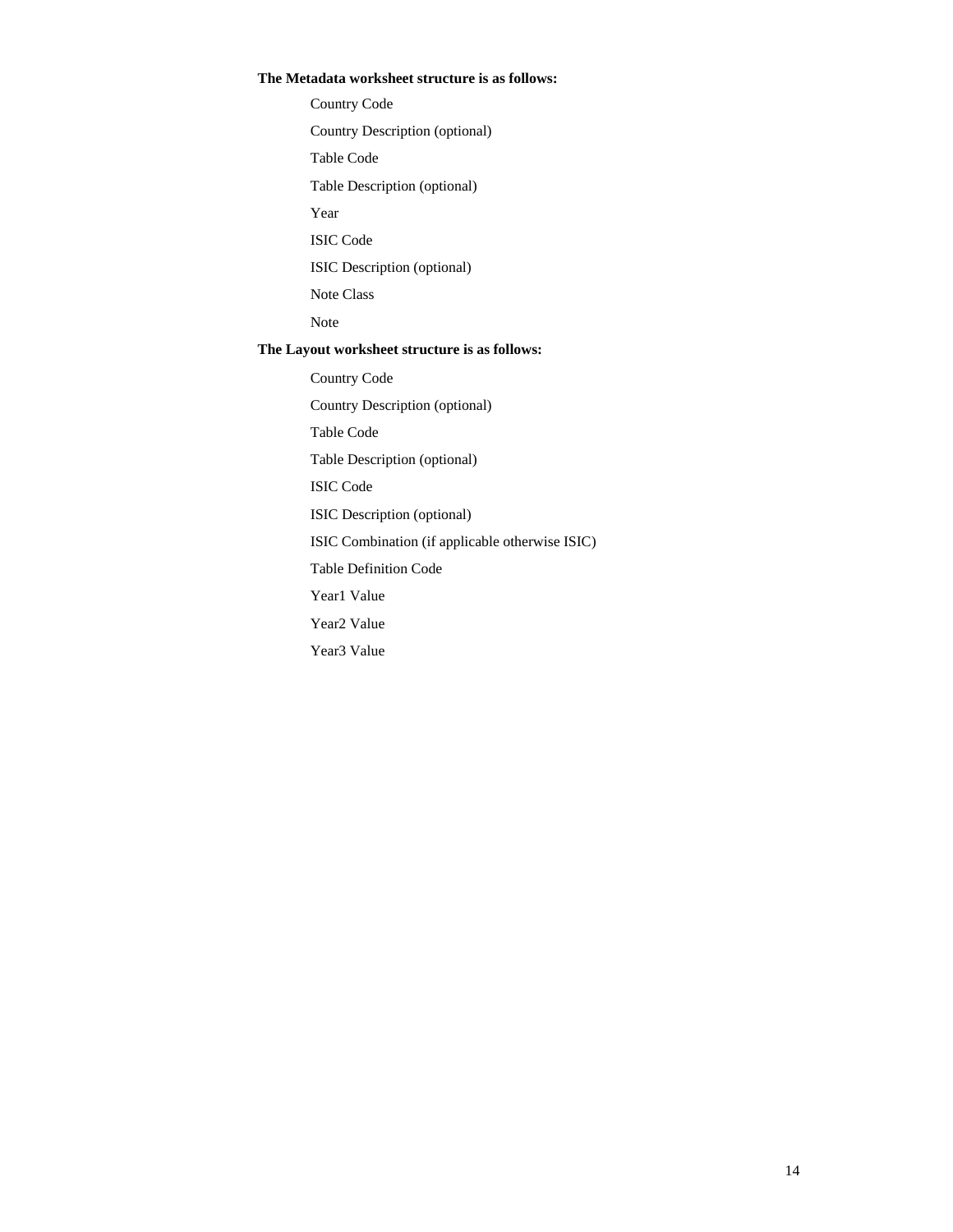#### **Download data to CSV (Comma Separated Values) format**

| <b>Export Data and Metadata</b> |                   |              |                  |              | × |
|---------------------------------|-------------------|--------------|------------------|--------------|---|
| Download Format:                |                   |              |                  |              |   |
| Export to Excel                 | C Export to CSV   |              |                  |              |   |
| Export Values in:               | National Currency |              | <b>US Dollar</b> |              |   |
| Include Metadata                |                   |              |                  |              |   |
| SAS<br>R                        | <b>SPSS</b>       | <b>STATA</b> |                  |              |   |
| OK                              | <b>Cancel</b>     |              |                  |              |   |
|                                 |                   |              |                  |              |   |
| <b>CONTRACTOR</b>               | <b>Burning</b>    |              | <b>ALCOHOL:</b>  | <b>BLACK</b> |   |

Click **Export to CSV**, select National Currency or US Dollar (and/or other options such as Include Metadata, Country Description, etc.). Then press the **OK** button to execute Export.

#### **The output structure in CSV (Comma Separated Values) format is as follows:**

Table Code Country Code Year ISIC ISIC Combination (if applicable otherwise ISIC) Value Table Definition Code Source Code Unit Indicator

#### **Export METADATA**

By clicking the **Include Metadata** button, meta-information will be written into a CSV file (filename metadata.csv).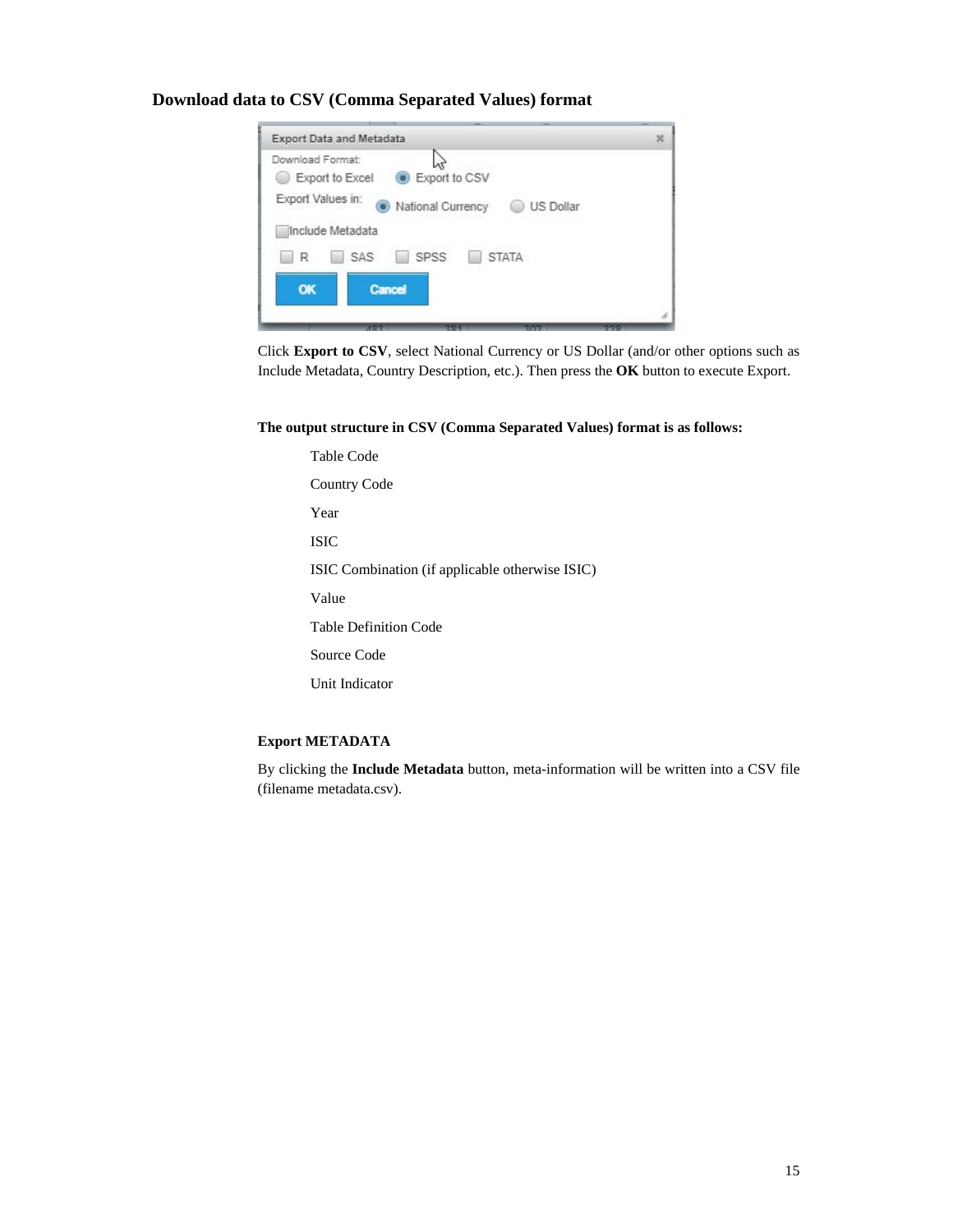#### **Export to statistical software packages (R, SAS, SPSS, STATA)**

| <b>Export Data and Metadata</b>                     | × |
|-----------------------------------------------------|---|
| Download Format:<br>Export to Excel . Export to CSV |   |
| Export Values in:                                   |   |
| Include Metadata                                    |   |
| SPSS<br>SAS<br><b>STATA</b><br>R                    |   |
| OK<br>Cancel                                        |   |
| __<br>__<br>--<br>__                                |   |

In order to export the selected data to statistical software packages like **R**, **SAS**, **SPSS** and/or **STATA**, in addition to export to CSV file format, select the corresponding checkbox for statistical software packages. Besides the data which will be written to a CSV file, the scripts for the selected software packages will also be generated in the same destination directory. The scripts for the various software packages are:

| Software package | <b>Script generated</b> |
|------------------|-------------------------|
| R                | import.R                |
| <b>SAS</b>       | import.sas              |
| <b>SPSS</b>      | import.spss             |
| <b>STATA</b>     | import.do               |

The data written to a CSV file can then be imported into the preferred statistical software package by executing the generated script. This script will read the CSV file and will create a data set for further analysis with the selected software. Details pertaining to the different statistical software packages are given below: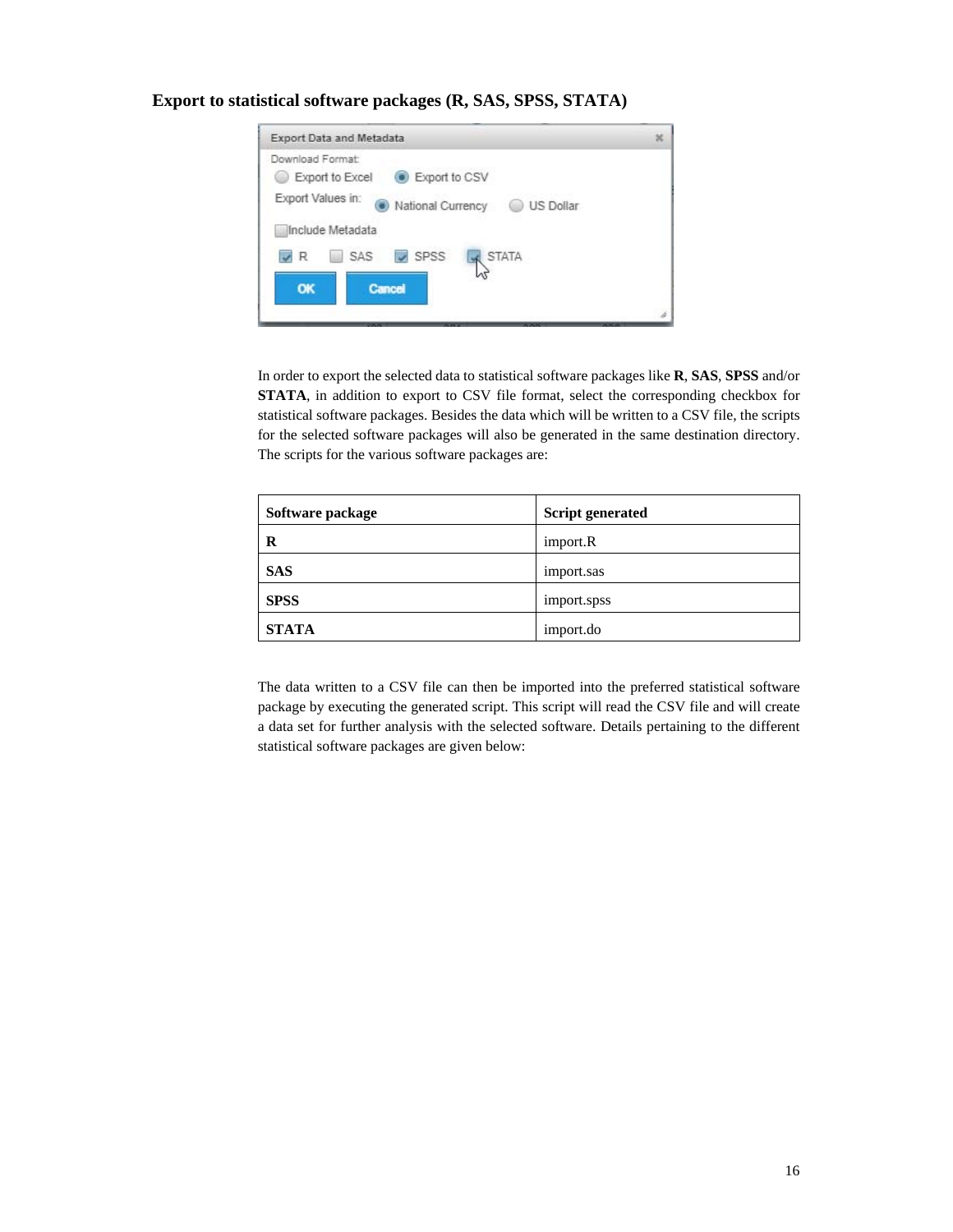#### **R**

**R** script **import.R** will be generated, which when executed in the **R** environment, will read the exported CSV data file and will create a data set **inst** with the following variables:

| <b>Variable</b>          | <b>Representing</b>          |
|--------------------------|------------------------------|
| <i>ctable</i> (factor)   | Table Code                   |
| <i>country</i> (factor)  | <b>Country Code</b>          |
| <i>year</i> (integer)    | Year                         |
| <i>isic</i> (factor)     | <b>ISIC Code</b>             |
| <i>isiccomb</i> (factor) | <b>ISIC Combination Code</b> |
| <i>value</i> (numeric)   | Value                        |
| <i>utable</i> (factor)   | <b>Table Definition Code</b> |
| source (factor)          | Source Code                  |
| <i>unit</i> (factor)     | Unit Indicator               |

#### **SAS**

**SAS** script **import.sas** will be generated, which when executed in the **SAS** environment, will read the exported CSV data file and will create a data set **inst** with the following variables:

| <b>Variable</b>             | <b>Representing</b>          |
|-----------------------------|------------------------------|
| <i>ctable</i> (character)   | Table Code                   |
| <i>country</i> (character)  | Country Code                 |
| year (numeric)              | Year                         |
| <i>isic</i> (character)     | <b>ISIC Code</b>             |
| <i>isiccomb</i> (character) | <b>ISIC Combination Code</b> |
| value (numeric)             | Value                        |
| <i>utable</i> (character)   | <b>Table Definition Code</b> |
| source (character)          | Source Code                  |
| <i>unit</i> (character)     | Unit Indicator               |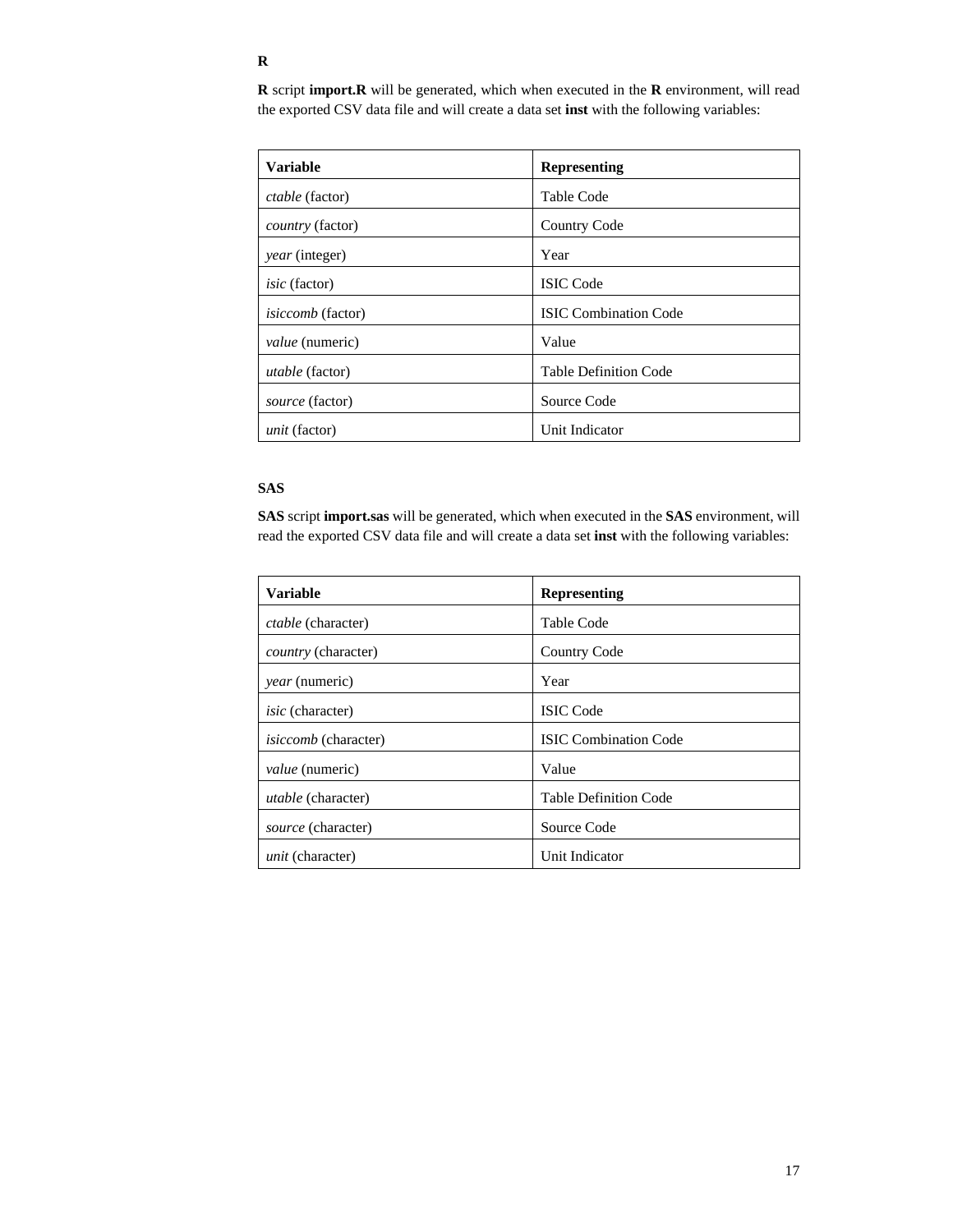#### **SPSS**

**SPSS** script **import.spss** will be generated, which when executed in the **SPSS** environment, will read the exported CSV data file and will create a data set with the following variables:

| <b>Variable</b> | <b>Representing</b>          |
|-----------------|------------------------------|
| Ctable          | <b>Table Code</b>            |
| Country         | Country Code                 |
| Year            | Year                         |
| <i>Isic</i>     | <b>ISIC Code</b>             |
| <i>IsicComb</i> | <b>ISIC Combination Code</b> |
| Value           | Value                        |
| Utable          | <b>Table Definition Code</b> |
| Source          | Source Code                  |
| Unit            | Unit Indicator               |

#### **STATA**

**STATA** script **import.do** will be generated, which when executed in the **STATA** environment, will read the exported CSV data file and will create a data set with the following variables:

| <b>Variable</b> | <b>Representing</b>          |
|-----------------|------------------------------|
| ctable          | <b>Table Code</b>            |
| country         | <b>Country Code</b>          |
| year            | Year                         |
| isic            | <b>ISIC Code</b>             |
| isiccomb        | <b>ISIC Combination Code</b> |
| value           | Value                        |
| utable          | <b>Table Definition Code</b> |
| source          | Source Code                  |
| unit            | Unit Indicator               |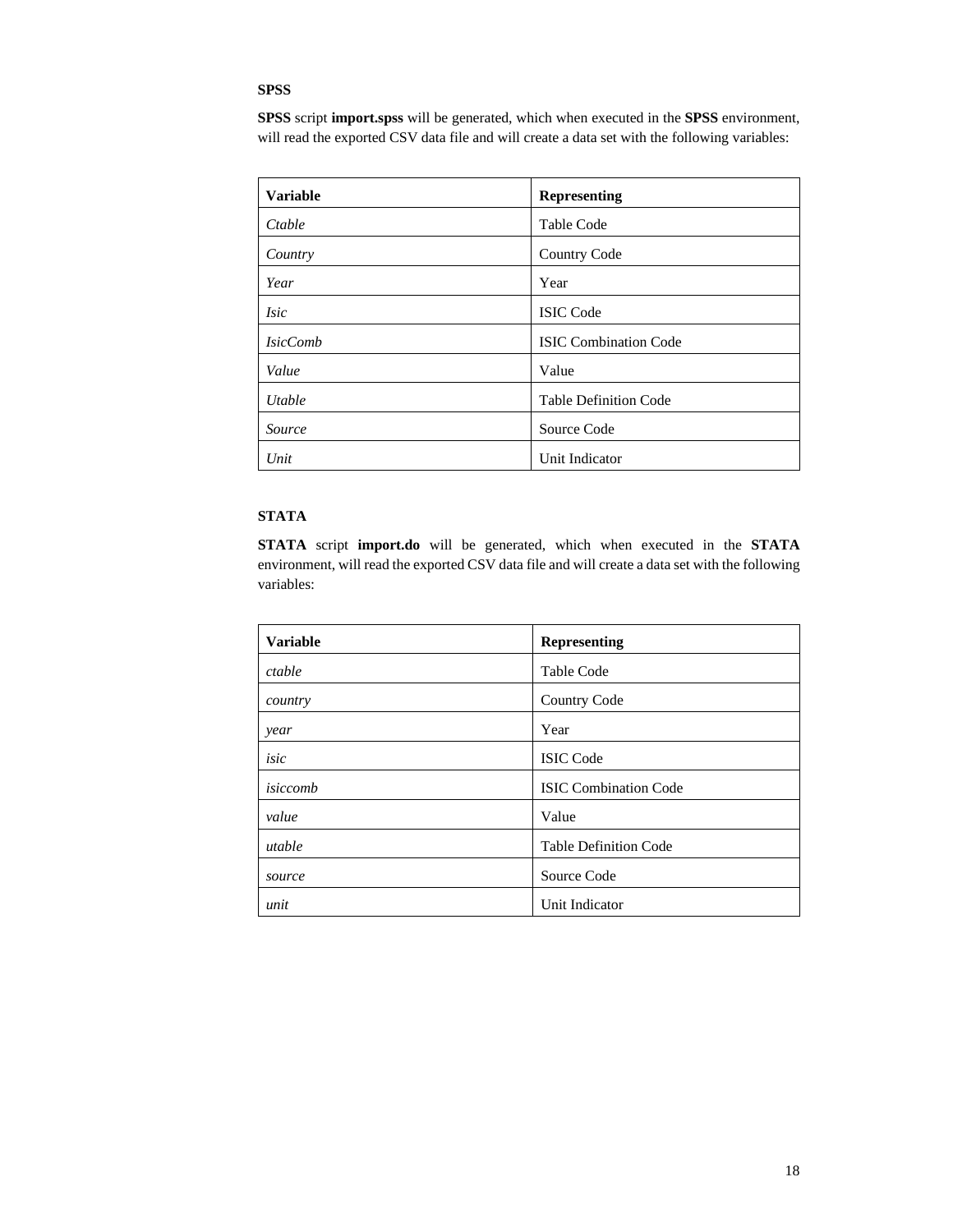## **CONTACT POINT AT UNIDO**

Mr. Fernando Isai Cantu Bazaldua Chief Statistician Statistics Division United Nations Industrial Development Organization Vienna International Centre P.O. Box 300 A-1400 Vienna Austria Fax: (43-1) 26026-6802 E-mail: stat@unido.org http://www.unido.org/statistics

#### **Data users' feedback**

We are striving to improve our products and to serve the needs of our data users better.

We ask our data users:

- Are you satisfied with our services?
- Do you have any suggestions for improving our products?

Please send your feedback, if any, to: stat@unido.org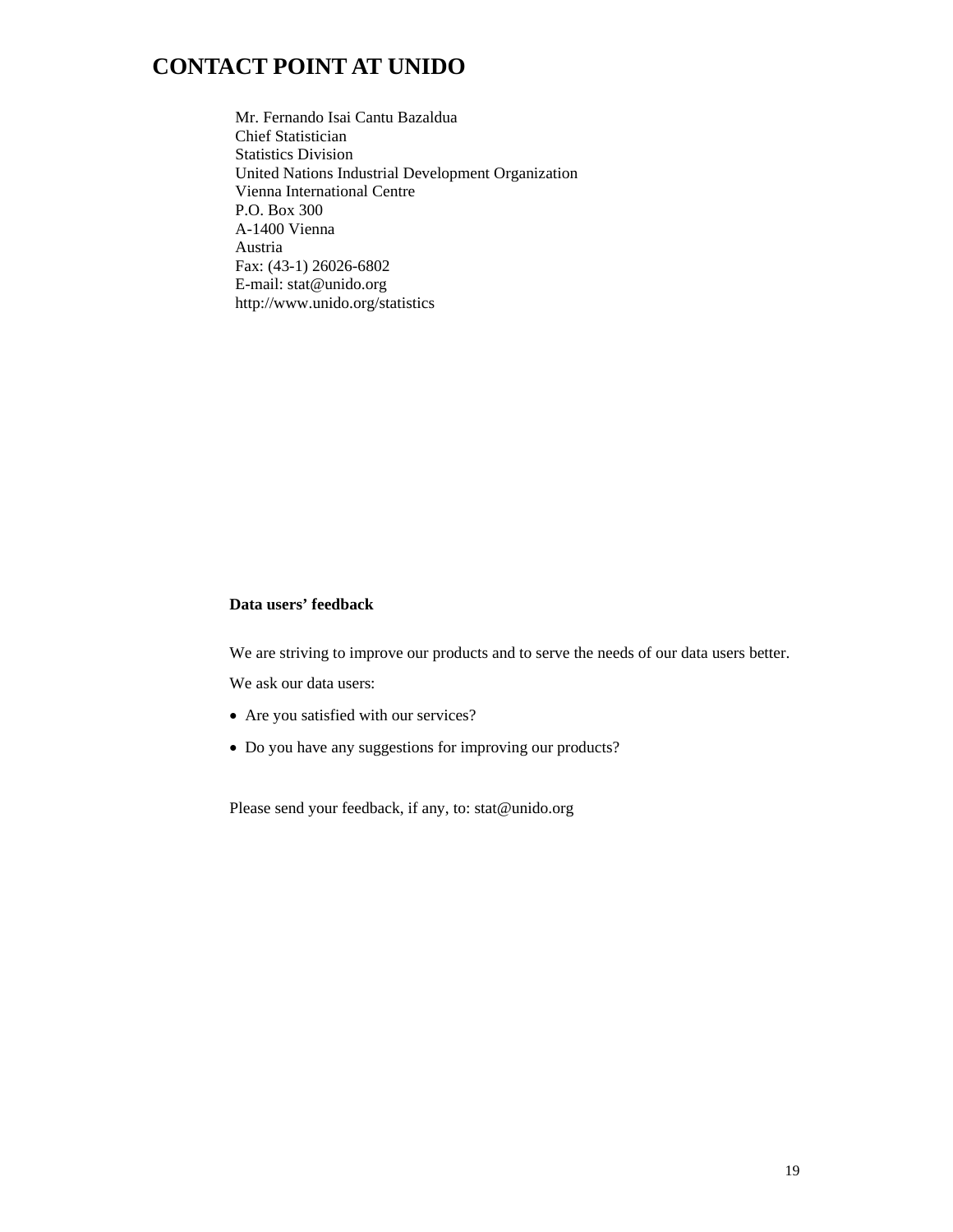## **ANNEXES**

#### **Annex I - Country Code List**

**INDSTAT2 2020 ISIC Rev.3** employs the Standard Country/Area Codes, as recommended by the United Nations Statistics Division. National currencies are indicated in parentheses.

| Code | Country                                       |
|------|-----------------------------------------------|
| 004  | Afghanistan (Afghani)                         |
| 008  | Albania (Leks)                                |
| 012  | Algeria (Dinars)                              |
| 024  | Angola (Kwanzas)                              |
| 032  | Argentina (Pesos)                             |
| 051  | Armenia (Drams)                               |
| 533  | Aruba (Florins)                               |
| 036  | Australia (Dollars)                           |
| 040  | Austria (Euros)                               |
| 031  | Azerbaijan (Manat)                            |
| 044  | Bahamas (Dollars)                             |
| 048  | Bahrain (Dinars)                              |
| 050  | Bangladesh (Taka)                             |
| 052  | Barbados (Dollars)                            |
| 112  | Belarus (Roubles)                             |
| 056  | Belgium (Euros)                               |
| 084  | Belize (Dollars)                              |
| 204  | Benin (CFA Francs)                            |
| 060  | Bermuda (Dollars)                             |
| 068  | Bolivia (Plurinational State of) (Bolivianos) |
| 070  | Bosnia and Herzegovina (Marka)                |
| 072  | Botswana (Pula)                               |
| 076  | Brazil (Reais)                                |
| 096  | Brunei Darussalam (Dollars)                   |
| 100  | Bulgaria (Leva)                               |
| 854  | Burkina Faso (CFA Francs)                     |
| 108  | Burundi (Francs)                              |
| 132  | Cabo Verde (Escudos)                          |
| 116  | Cambodia (Riels)                              |
| 120  | Cameroon (CFA Francs)                         |
| 124  | Canada (Dollars)                              |
| 140  | Central African Republic (CFA Francs)         |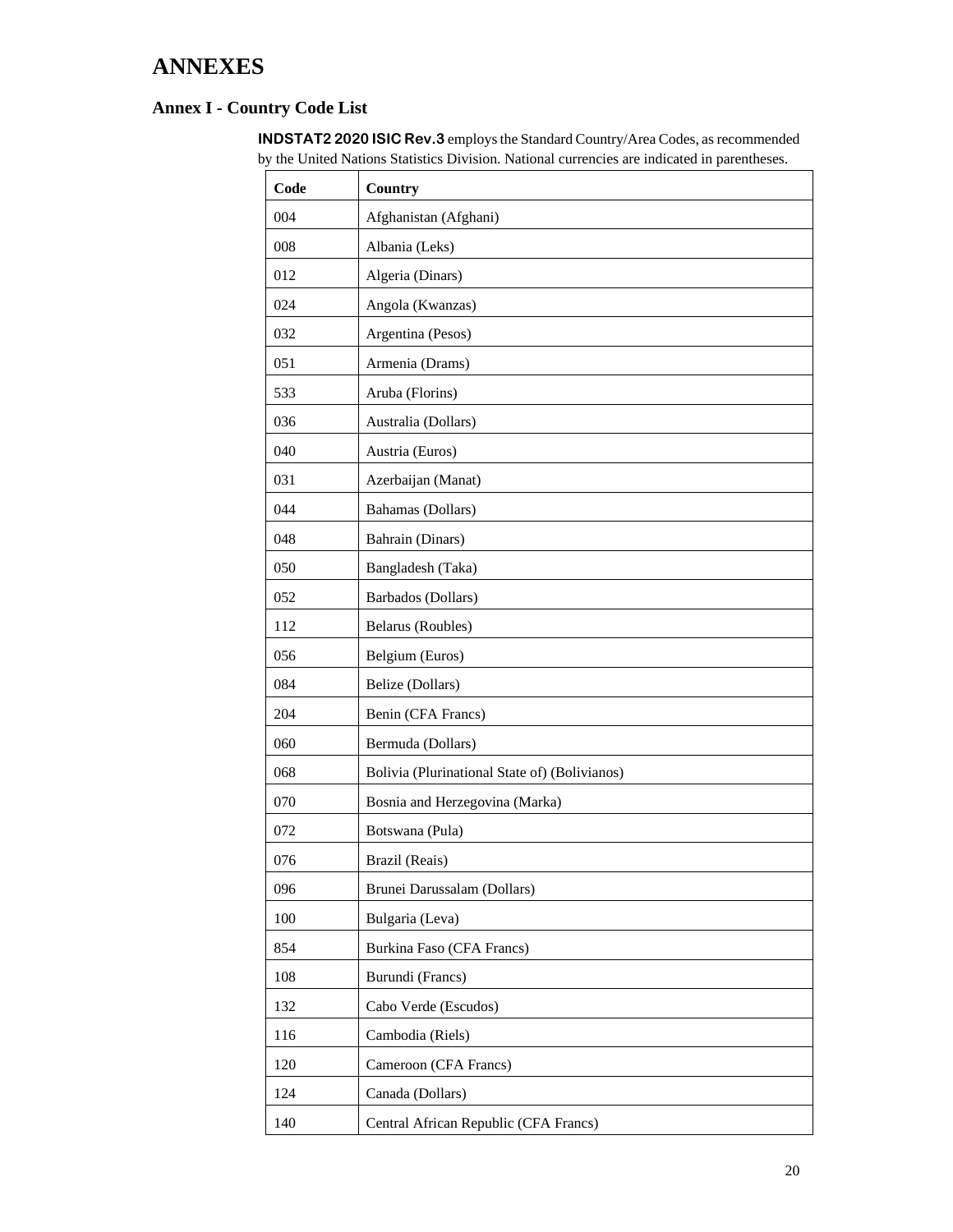| Code | Country                          |
|------|----------------------------------|
| 152  | Chile (Pesos)                    |
| 156  | China (Yuan)                     |
| 344  | China, Hong Kong SAR (Dollars)   |
| 446  | China, Macao SAR (Patacas)       |
| 158  | China, Taiwan Province (Dollars) |
| 170  | Colombia (Pesos)                 |
| 178  | Congo (CFA Francs)               |
| 184  | Cook Islands (Dollars)           |
| 188  | Costa Rica (Colones)             |
| 384  | Côte d'Ivoire (CFA Francs)       |
| 191  | Croatia (Kunas)                  |
| 192  | Cuba (Pesos)                     |
| 531  | Curaçao (Guilders)               |
| 196  | Cyprus (Euros)                   |
| 203  | Czechia (Korunas)                |
| 200  | Czechoslovakia (Korunas)         |
| 208  | Denmark (Kroner)                 |
| 214  | Dominican Republic (Pesos)       |
| 218  | Ecuador (US Dollars)             |
| 818  | Egypt (Pounds)                   |
| 222  | El Salvador (Colones)            |
| 232  | Eritrea (Nakfa)                  |
| 233  | Estonia (Euros)                  |
| 748  | Eswatini (Emalangeni)            |
| 231  | Ethiopia (Birr)                  |
| 230  | Ethiopia and Eritrea (Birr)      |
| 242  | Fiji (Dollars)                   |
| 246  | Finland (Euros)                  |
| 250  | France (Euros)                   |
| 266  | Gabon (CFA Francs)               |
| 270  | Gambia (Dalasis)                 |
| 268  | Georgia (Lari)                   |
| 276  | Germany (Euros)                  |
| 278  | Germany, Dem Rep (Euros)         |
| 280  | Germany, Fed Rep (Euros)         |
| 288  | Ghana (Cedis)                    |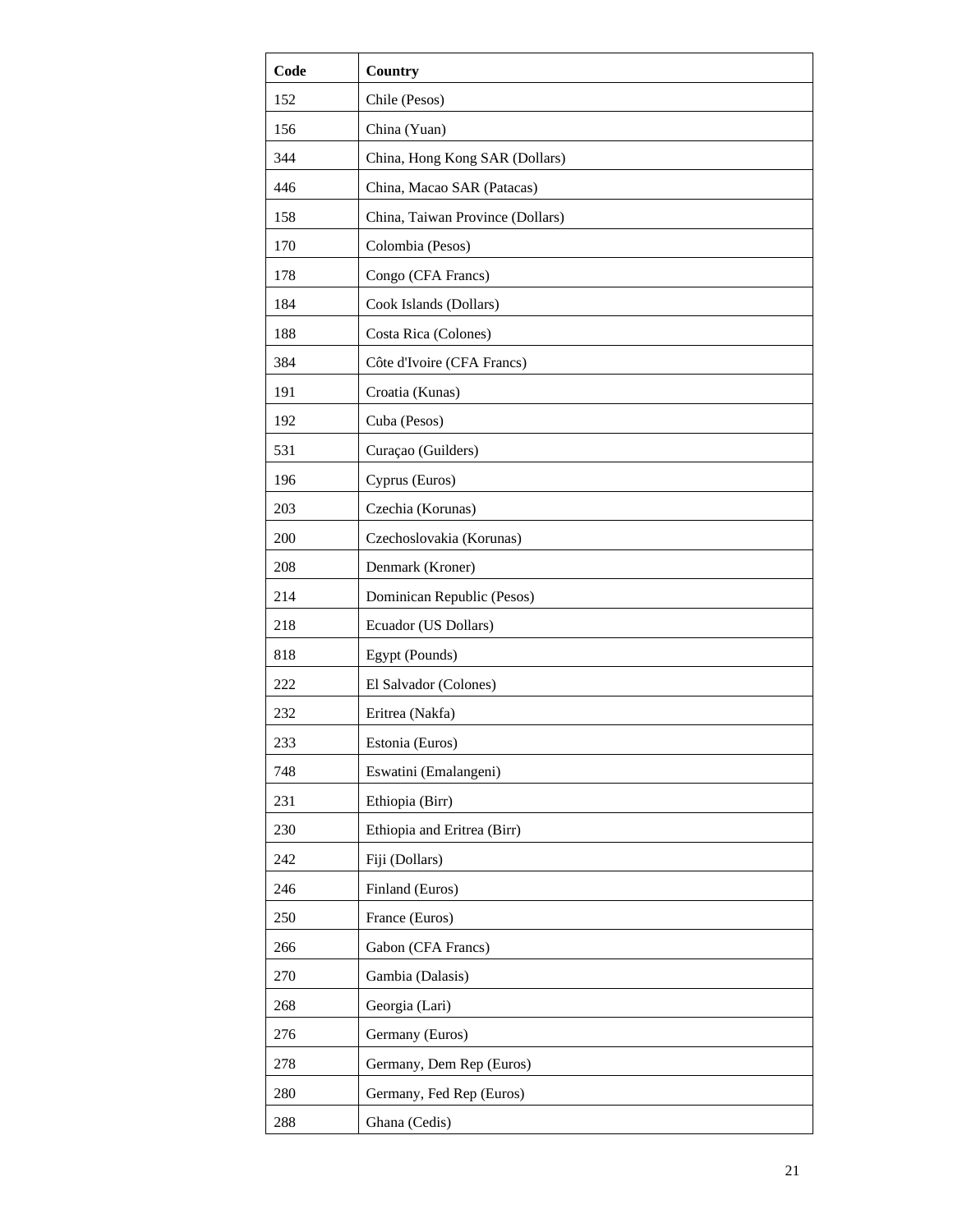| Code | Country                            |
|------|------------------------------------|
| 300  | Greece (Euros)                     |
| 320  | Guatemala (Quetzales)              |
| 332  | Haiti (Gourdes)                    |
| 340  | Honduras (Lempiras)                |
| 348  | Hungary (Forints)                  |
| 352  | Iceland (Kronur)                   |
| 356  | India (Rupees)                     |
| 360  | Indonesia (Rupiahs)                |
| 364  | Iran (Islamic Republic of) (Rials) |
| 368  | Iraq (Dinars)                      |
| 372  | Ireland (Euros)                    |
| 376  | Israel (New Sheqalim)              |
| 380  | Italy (Euros)                      |
| 388  | Jamaica (Dollars)                  |
| 392  | Japan (Yen)                        |
| 400  | Jordan (Dinars)                    |
| 398  | Kazakhstan (Tenge)                 |
| 404  | Kenya (Shillings)                  |
| 414  | Kuwait (Dinars)                    |
| 417  | Kyrgyzstan (Soms)                  |
| 418  | Lao People's Dem Rep (Kips)        |
| 428  | Latvia (Euros)                     |
| 422  | Lebanon (US Dollars)               |
| 426  | Lesotho (Maloti)                   |
| 430  | Liberia (Dollars)                  |
| 434  | Libya (Dinars)                     |
| 438  | Liechtenstein (Francs)             |
| 440  | Lithuania (Euros)                  |
| 442  | Luxembourg (Euros)                 |
| 450  | Madagascar (Ariary)                |
| 454  | Malawi (Kwacha)                    |
| 458  | Malaysia (Ringgits)                |
| 462  | Maldives (Rufiyaa)                 |
| 470  | Malta (Euros)                      |
| 480  | Mauritius (Rupees)                 |
| 484  | Mexico (Pesos)                     |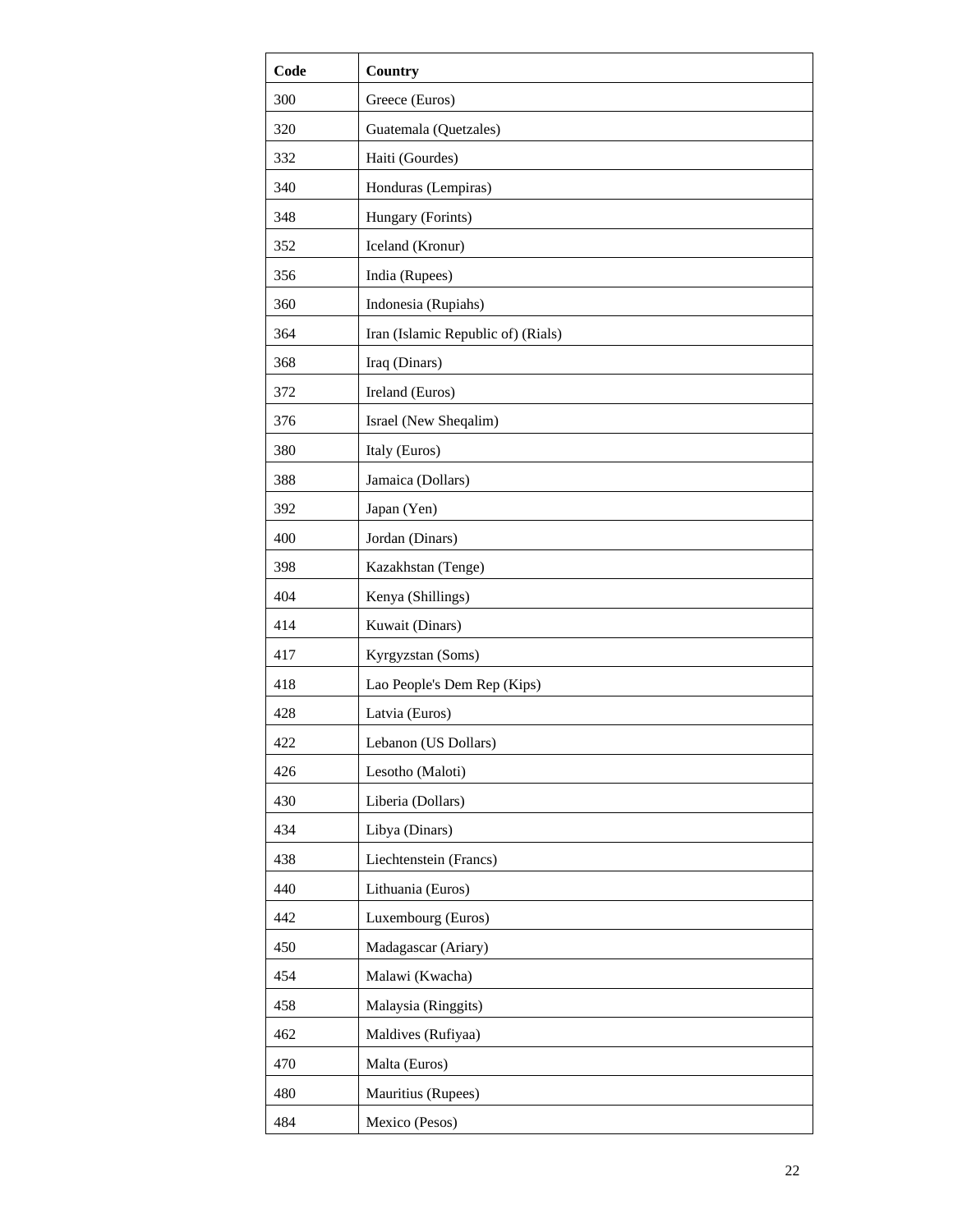| Code | Country                             |
|------|-------------------------------------|
| 496  | Mongolia (Togrog)                   |
| 499  | Montenegro (Euros)                  |
| 504  | Morocco (Dirhams)                   |
| 508  | Mozambique (Meticais)               |
| 104  | Myanmar (Kyats)                     |
| 516  | Namibia (Dollars)                   |
| 524  | Nepal (Rupees)                      |
| 528  | Netherlands (Euros)                 |
| 530  | Netherlands Antilles (Guilders)     |
| 554  | New Zealand (Dollars)               |
| 558  | Nicaragua (Cordobas)                |
| 562  | Niger (CFA Francs)                  |
| 566  | Nigeria (Nairas)                    |
| 807  | North Macedonia (Denars)            |
| 578  | Norway (Kroner)                     |
| 512  | Oman (Rials)                        |
| 586  | Pakistan (Rupees)                   |
| 590  | Panama (Balboas)                    |
| 598  | Papua New Guinea (Kinas)            |
| 600  | Paraguay (Guaranies)                |
| 604  | Peru (New Soles)                    |
| 608  | Philippines (Pesos)                 |
| 616  | Poland (Zlotys)                     |
| 620  | Portugal (Euros)                    |
| 630  | Puerto Rico (US Dollars)            |
| 634  | Qatar (Riyals)                      |
| 410  | Republic of Korea (Won)             |
| 498  | Republic of Moldova (Lei)           |
| 642  | Romania (Lei)                       |
| 643  | <b>Russian Federation (Roubles)</b> |
| 646  | Rwanda (Francs)                     |
| 662  | Saint Lucia (Dollars)               |
| 682  | Saudi Arabia (Riyals)               |
| 686  | Senegal (CFA Francs)                |
| 688  | Serbia (Dinars)                     |
| 891  | Serbia and Montenegro (Dinars)      |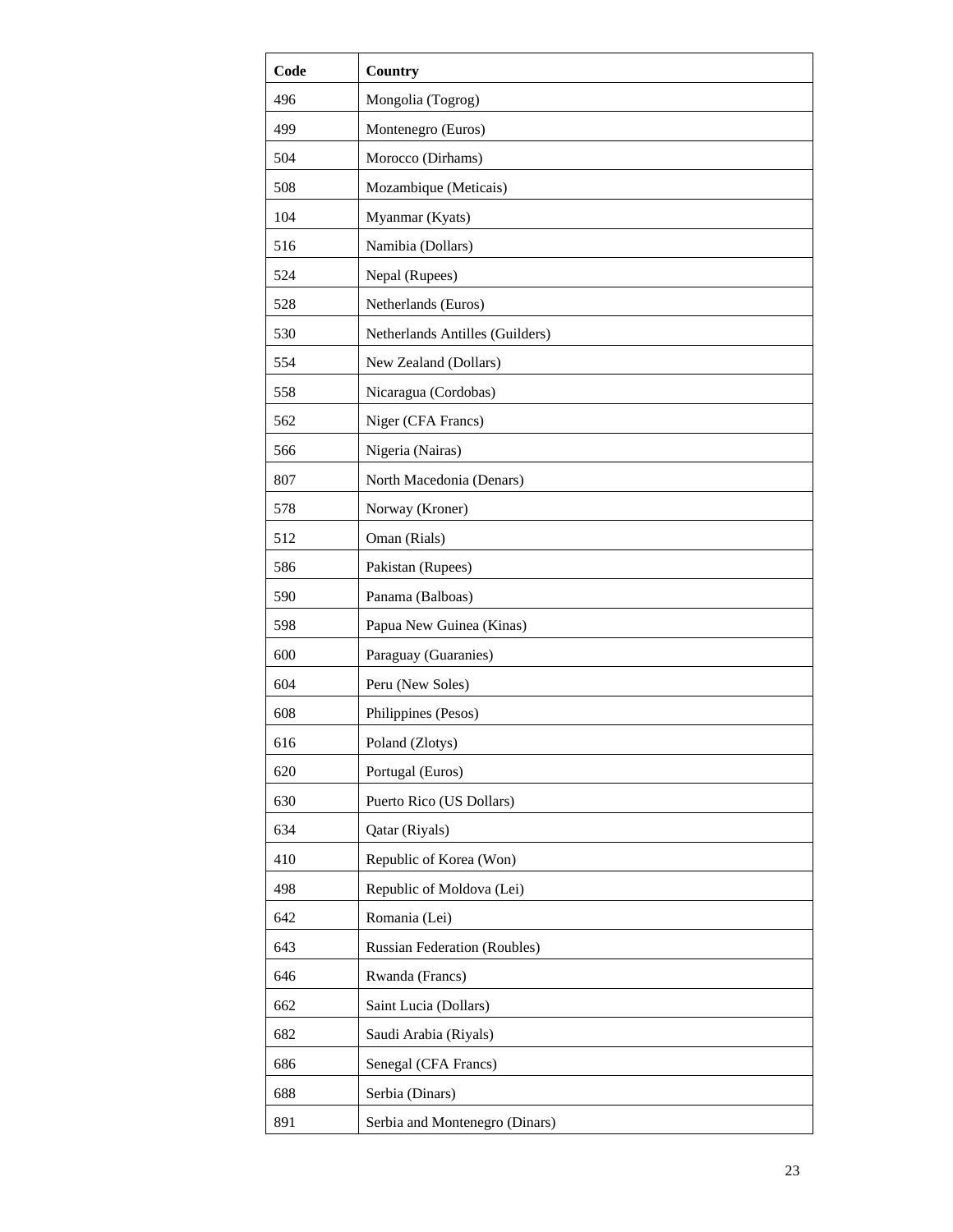| Code | <b>Country</b>                                    |
|------|---------------------------------------------------|
| 702  | Singapore (Dollars)                               |
| 703  | Slovakia (Euros)                                  |
| 705  | Slovenia (Euros)                                  |
| 706  | Somalia (Shillings)                               |
| 710  | South Africa (Rand)                               |
| 724  | Spain (Euros)                                     |
| 144  | Sri Lanka (Rupees)                                |
| 275  | State of Palestine (US Dollars)                   |
| 736  | Sudan (including South Sudan) (Pounds)            |
| 740  | Suriname (Dollars)                                |
| 752  | Sweden (Kronor)                                   |
| 756  | Switzerland (Francs)                              |
| 760  | Syrian Arab Republic (Pounds)                     |
| 762  | Tajikistan (Somoni)                               |
| 764  | Thailand (Baht)                                   |
| 776  | Tonga (Pa'angas)                                  |
| 780  | Trinidad and Tobago (Dollars)                     |
| 788  | Tunisia (Dinars)                                  |
| 792  | Turkey (Liras)                                    |
| 800  | Uganda (Shillings)                                |
| 804  | Ukraine (Hryvnias)                                |
| 784  | United Arab Emirates (Dirhams)                    |
| 826  | United Kingdom (Pounds)                           |
| 834  | United Republic of Tanzania (Shillings)           |
| 840  | United States of America (US Dollars)             |
| 858  | Uruguay (Pesos)                                   |
| 810  | <b>USSR</b> (Roubles)                             |
| 860  | Uzbekistan (Sums)                                 |
| 862  | Venezuela (Bolivarian Republic of) (Bolivares F.) |
| 704  | Viet Nam (Dongs)                                  |
| 887  | Yemen (Rials)                                     |
| 890  | Yugoslavia (Dinars)                               |
| 894  | Zambia (Kwacha)                                   |
| 716  | Zimbabwe (US Dollars)                             |

\*Peru: Value data in US Dollars are not available for the years 1974-1981.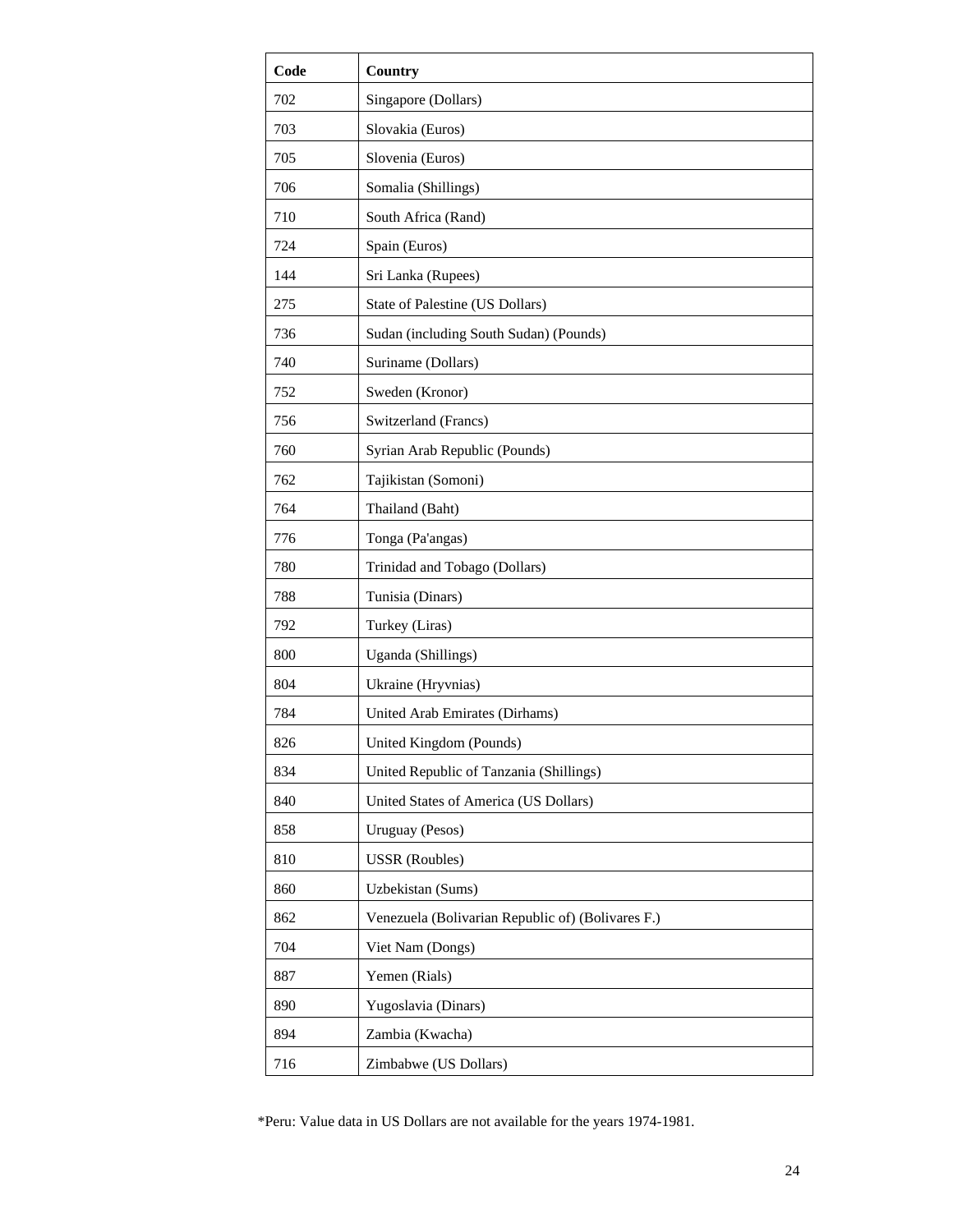#### **Annex II - ISIC Rev.3 2-digit Code List**

**INDSTAT2 2020 ISIC Rev.3** employs Revision 3 of the International Standard Industrial Classification of All Economic Activities (ISIC) at the 2-digit level, pertaining to the manufacturing sector. Classification of data according to ISIC ensures international comparability of national data.

| Rev. 3 Code | <b>Definition</b>                              |
|-------------|------------------------------------------------|
| 15          | Food and beverages                             |
| 16          | Tobacco products                               |
| 17          | <b>Textiles</b>                                |
| 18          | Wearing apparel, fur                           |
| 19          | Leather, leather products and footwear         |
| 20          | Wood products (excluding furniture)            |
| 21          | Paper and paper products                       |
| 22          | Printing and publishing                        |
| 23          | Coke, refined petroleum products, nuclear fuel |
| 24          | Chemicals and chemical products                |
| 25          | Rubber and plastics products                   |
| 26          | Non-metallic mineral products                  |
| 27          | <b>Basic metals</b>                            |
| 28          | Fabricated metal products                      |
| 29          | Machinery and equipment n.e.c.                 |
| 30          | Office, accounting and computing machinery     |
| 31          | Electrical machinery and apparatus             |
| 32          | Radio, television and communication equipment  |
| 33          | Medical, precision and optical instruments     |
| 34          | Motor vehicles, trailers, semi-trailers        |
| 35          | Other transport equipment                      |
| 36          | Furniture; manufacturing n.e.c.                |
| 37          | Recycling                                      |
| D           | <b>Total manufacturing</b>                     |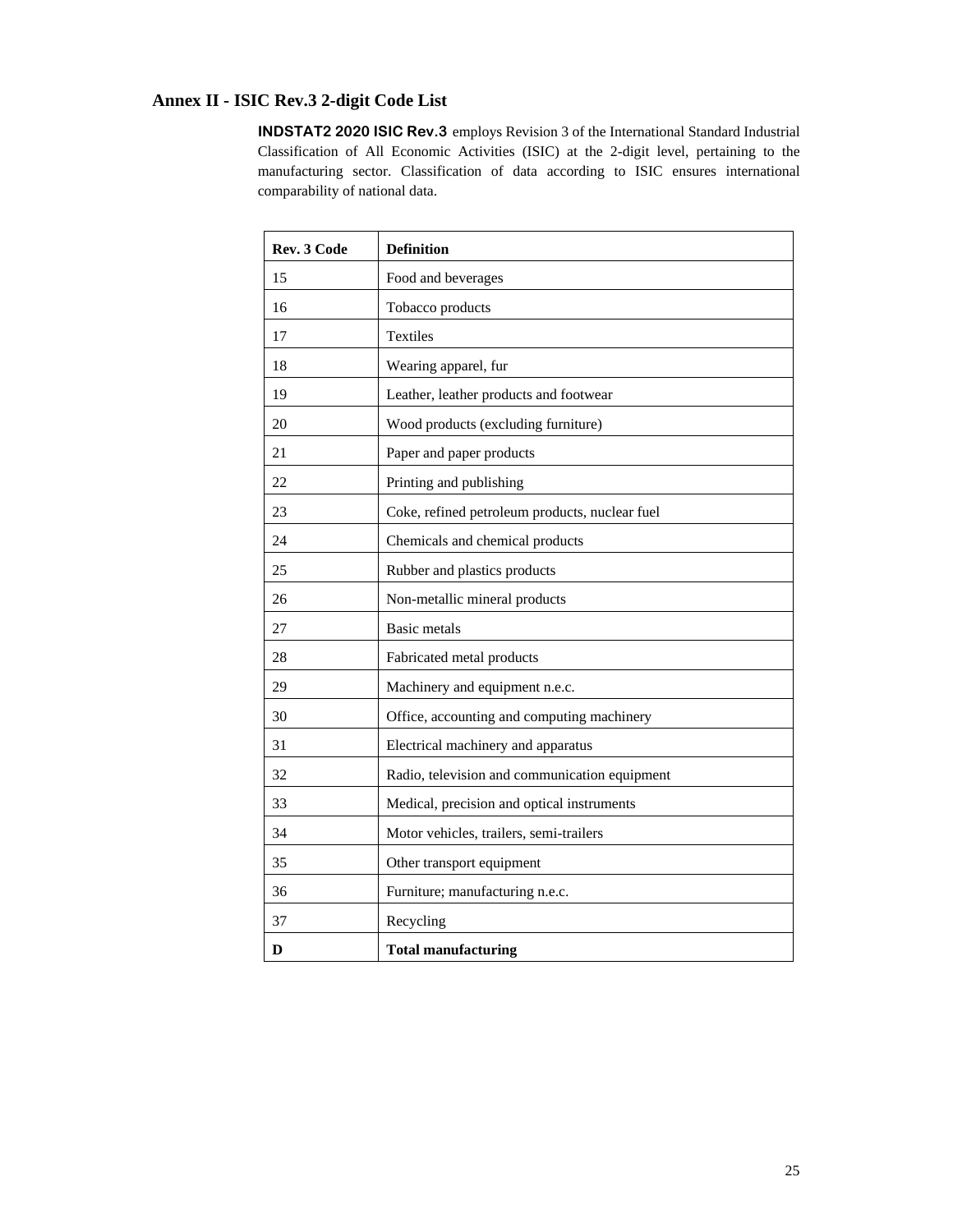#### **Annex III - ISIC Combination Code List**

Many countries report data as a combination of two or more 2-digit ISIC categories. The codes used to identify such ISIC combinations are listed below:

| Rev.3 Code      | <b>ISIC Components</b>           |
|-----------------|----------------------------------|
| 15A             | 15 16                            |
| 15B             | 15 16 17                         |
| 16A             | 16 23                            |
| 16B             | 16 15                            |
| 17A             | 17  19  37                       |
| 17B             | 17 18                            |
| 17C             | 17  18  19                       |
| 17D             | 19<br>17                         |
| 18A             | $18\,$<br>19                     |
| 18B             | 18 17                            |
| 19A             | 19 20 36                         |
| 19 <sub>B</sub> | 19 20                            |
| 20A             | 20 21                            |
| $20B$           | 20 21 22                         |
| 20C             | 20 36                            |
| 20D             | $20\,$<br>33<br>36               |
| 20E             | 20 24 25 36                      |
| 20F             | 18 19 25 36<br>20                |
| 20G             | 28 29 30 31 32 33 34 35 36<br>20 |
| 20H             | 21<br>22 36<br>20                |
| 20J             | 20 22                            |
| 21A             | 21 22                            |
| 22A             | 22 23                            |
| 22B             | 22 21                            |
| 23A             | 23 24                            |
| 23B             | 23 24 25                         |
| 23C             | 23 25                            |
| 23D             | 23 25 26                         |
| $23E$           | 23 26                            |
| 24A             | 24 25                            |
| 24B             | 24 23 25                         |
| 24C             | 24 23                            |
| 25A             | 25 26                            |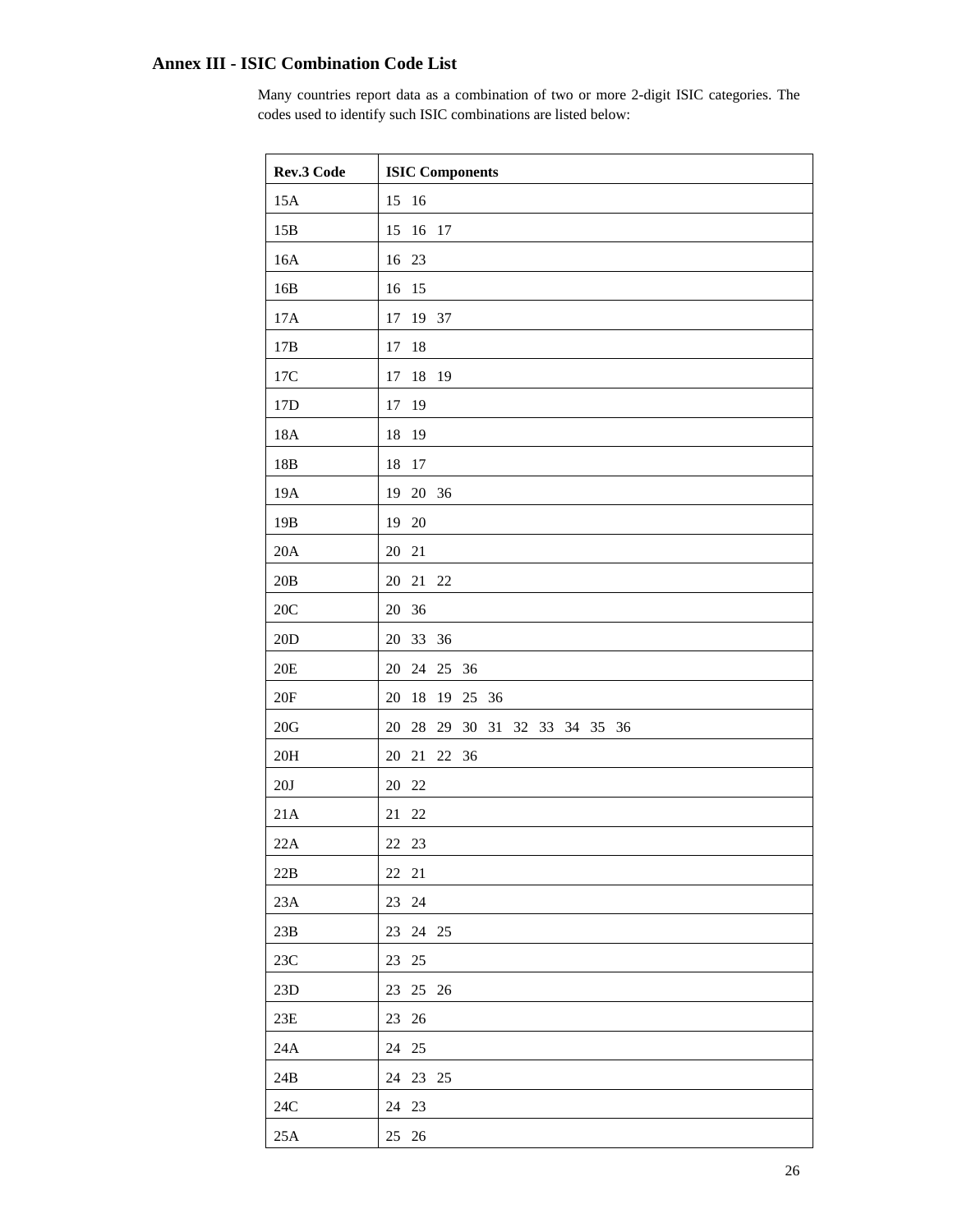| Rev.3 Code     | <b>ISIC Components</b>                            |
|----------------|---------------------------------------------------|
| 26A            | 26 27 28 29 30 31 32 34 35                        |
| 26B            | 26 25                                             |
| 26C            | 26 23 25                                          |
| 26D            | 26 27 28                                          |
| 27A            | 27 28                                             |
| 27B            | 27<br>36                                          |
| 27C            | 27<br>28 29                                       |
| 27D            | 27<br>28 29 30                                    |
| 27E            | 30 31 32 33<br>27<br>28 29                        |
| $27\mathrm{F}$ | 31<br>32 33<br>27<br>28<br>29<br>30<br>34 35      |
| 27G            | 27<br>28 29 30 31 32 34 35                        |
| 27H            | 27<br>33 36                                       |
| $27\mathrm{I}$ | 27<br>28<br>29<br>30 31<br>32                     |
| 27J            | 31<br>27<br>28<br>29<br>30<br>32 33 34 35<br>- 36 |
| 28A            | 28 29 30 31                                       |
| 28B            | 29 30<br>28                                       |
| 28C            | 29<br>30 31<br>32 34 35<br>28                     |
| 28D            | 29 30 31 32 33 34 35 36<br>28                     |
| 28E            | 28 29                                             |
| $28\mathrm{F}$ | 28 29 30 31 32 33 34 35                           |
| 28G            | 28<br>33                                          |
| 28H            | 28<br>29<br>30 31 32 33                           |
| <b>28I</b>     | 28 29 30 31<br>32                                 |
| 28J            | 28 29 30 33 34 35                                 |
| 28K            | 30 32 33<br>28                                    |
| 28L            | 28 27                                             |
| 28M            | 28 29 30 32 33 34                                 |
| 29A            | 29 35                                             |
| 29B            | 29<br>31<br>34                                    |
| 29C            | 29<br>30                                          |
| 29D            | 29<br>30 33                                       |
| 29E            | 29<br>30 34 35                                    |
| 29F            | 29<br>30<br>31<br>32                              |
| 29G            | 29<br>30 31 32 34 35                              |
| 29H            | 29<br>30 33 34 35                                 |
| 29J            | 29<br>34<br>35                                    |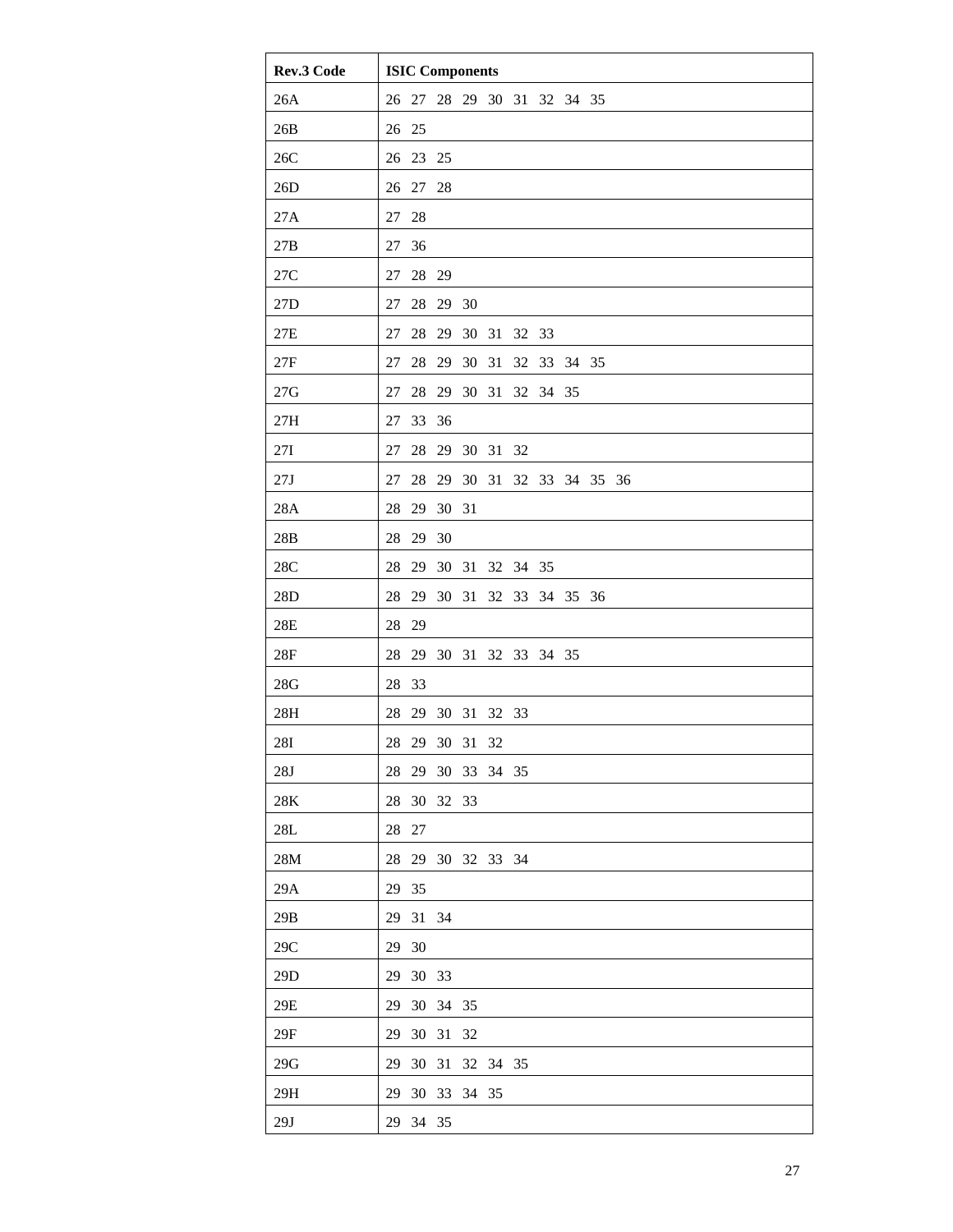| Rev.3 Code | <b>ISIC Components</b>        |
|------------|-------------------------------|
| 29K        | 29 31                         |
| 29M        | 29 34                         |
| 29N        | 30 31 32 33<br>29             |
| 29P        | 29 30 32 33                   |
| 30A        | 30 31 32                      |
| 30B        | 30 31 32 33                   |
| 30C        | 30 31                         |
| 30D        | 30 31 32 33 34 35             |
| 30E        | 30 33                         |
| $30F$      | 30 32 33                      |
| 30G        | 30 32                         |
| 30H        | 30 29 31 32 33                |
| 31A        | 31 32                         |
| 31B        | 32 33<br>31                   |
| 31C        | 31 33 34                      |
| 31D        | 31 32 33 34 35                |
| 31E        | 31 30                         |
| 31F        | 31 29                         |
| 31G        | 31 29 35                      |
| 32A        | 32 33                         |
| 33A        | 33<br>35                      |
| 33B        | 33<br>36                      |
| 33C        | 33<br>23 36                   |
| 33D        | 33 25 36                      |
| 33E        | 33 23 25 36                   |
| 33F        | 33<br>18<br>36<br>19          |
| 33G        | 33<br>18  19  23  24  36      |
| 33H        | 33<br>18 19 23 24 25 36       |
| 34A        | 34 35                         |
| 34B        | 34 35 37                      |
| 34C        | 34 35 36                      |
| 34D        | 34 33 35                      |
| 34E        | 34 29 30 35                   |
| 35A        | 35 36                         |
| 36A        | 36 37                         |
| 36B        | 36 16 20 21 24 25 28 29 33 35 |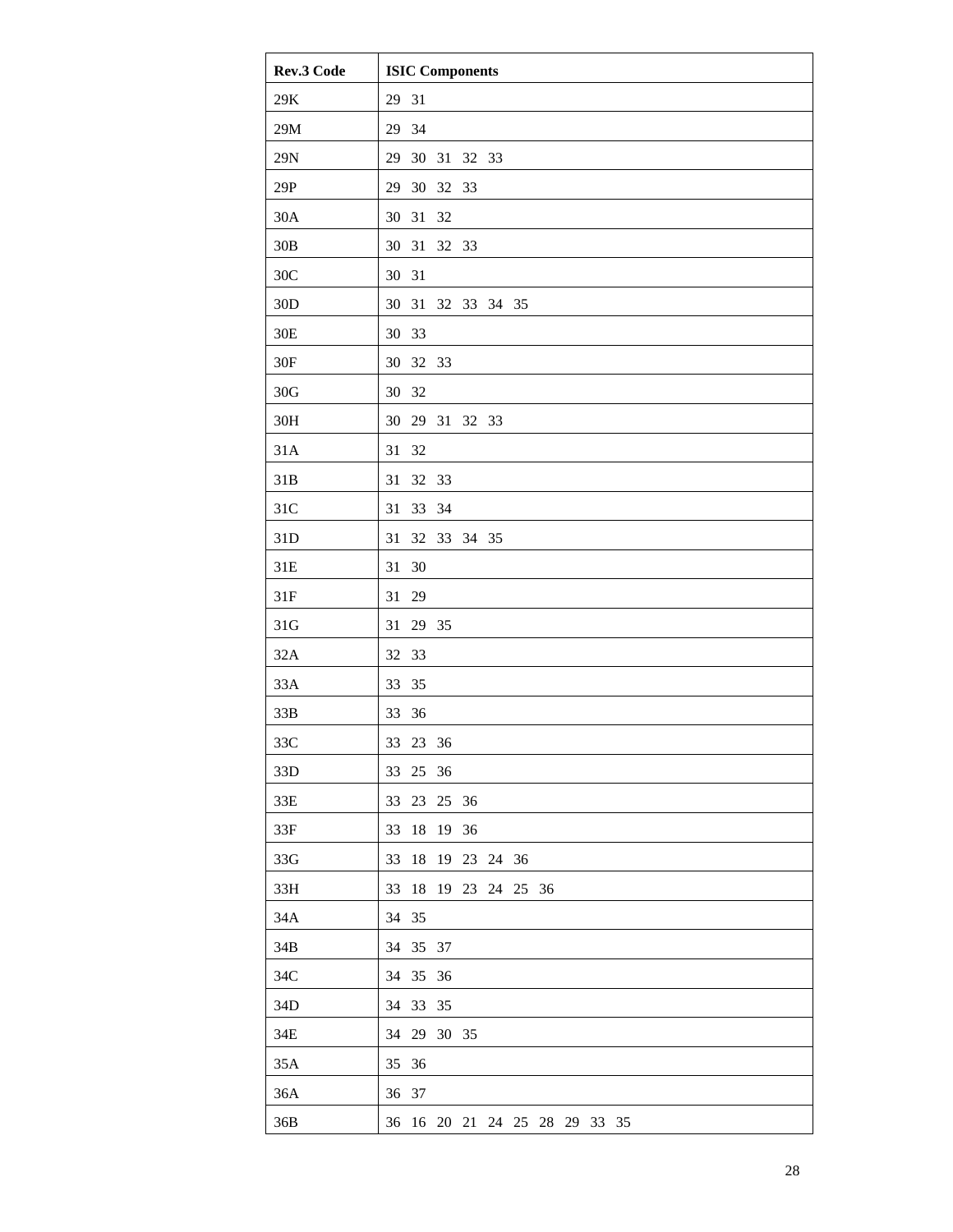| <b>Rev.3 Code</b> | <b>ISIC Components</b>     |
|-------------------|----------------------------|
| 36C               | 36 27                      |
| 36D               | 36 16                      |
| 36E               | 36 16 37                   |
| 36F               | 36 23 37                   |
| 36G               | 36 25                      |
| 36H               | 36 18 19 25                |
| 36I               | 36 18 19 21 25 27          |
| 36J               | 36 18 19 21 25 26 27 29 30 |
| 36K               | 36 21 22                   |
| 36L               | 36 23                      |
| 36M               | 36 22                      |
| 36N               | 36 19 20                   |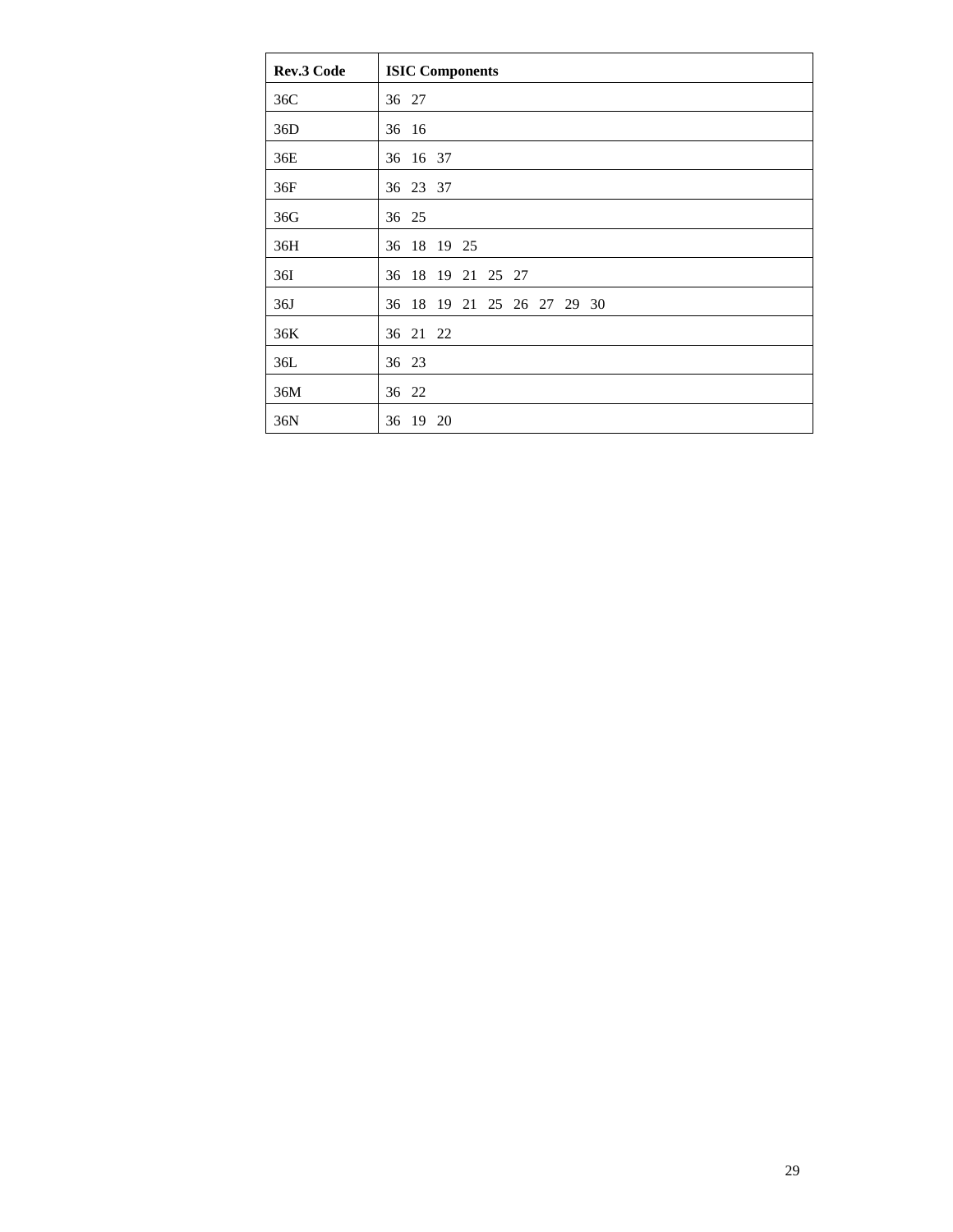#### **Annex IV - Table Code List**

| Code | <b>Definition</b>                                 |
|------|---------------------------------------------------|
| 01   | Number of establishments                          |
| 04   | Employment                                        |
| 05   | Wages and salaries (at current prices)            |
| 14   | Output (at current prices)                        |
| 20   | Value added (at current prices)                   |
| 21   | Gross fixed capital formation (at current prices) |
| 31   | Number of female employees                        |
| 51   | Index numbers of industrial production            |
|      |                                                   |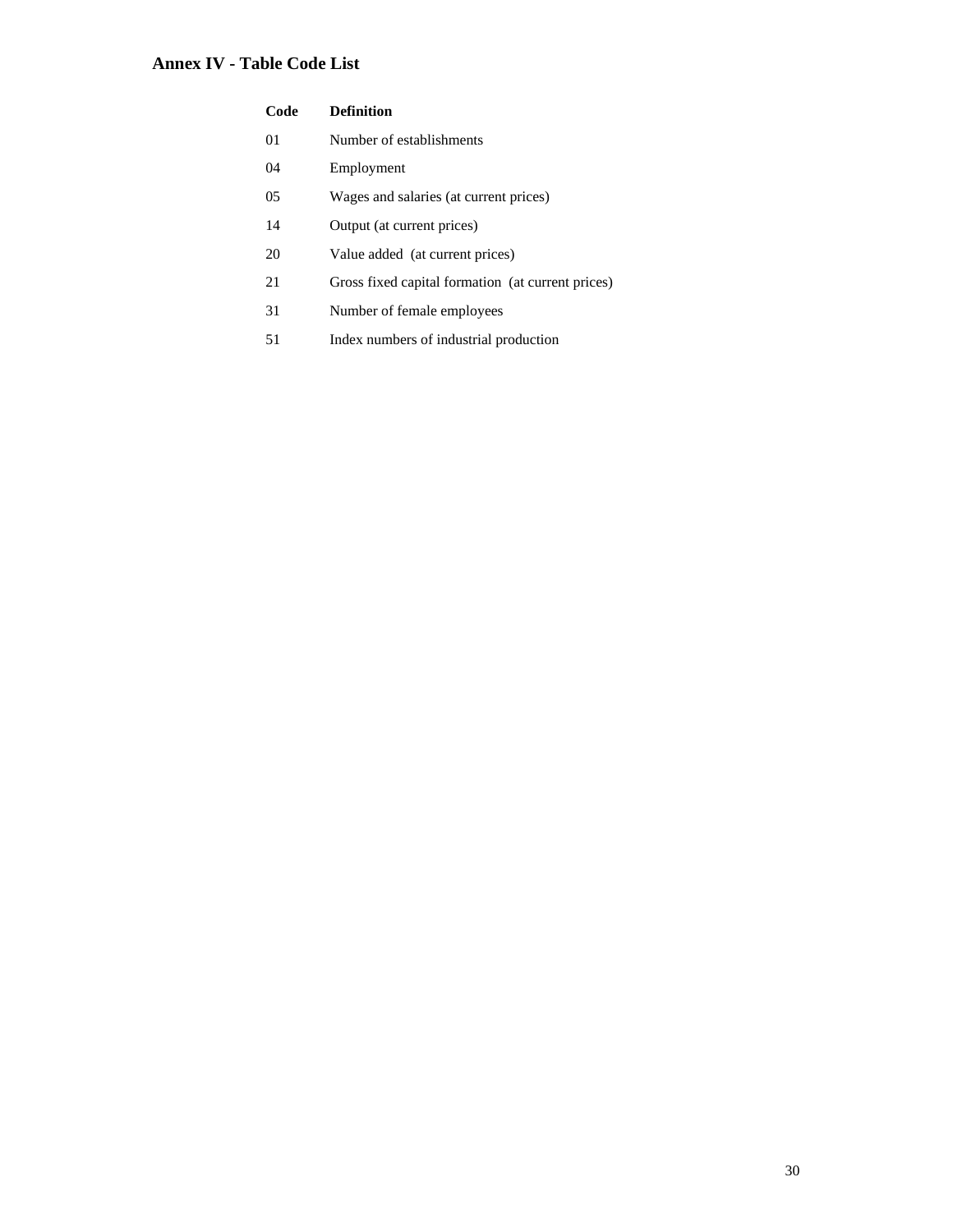#### **Annex V - Table Definition Code List**

| Code | <b>Definition</b>                      |
|------|----------------------------------------|
| 01   | Number of establishments               |
| 02   | Number of enterprises                  |
| 03   | Number of persons engaged              |
| 04   | Number of employees                    |
| 05   | Wages and salaries paid to employees   |
| 11   | Output at basic prices                 |
| 12   | Output at factor values                |
| 13   | Output at producers' prices            |
| 14   | Output (valuation not defined)         |
| 17   | Value added at basic prices            |
| 18   | Value added at factor values           |
| 19   | Value added at producers' prices       |
| 20   | Value added (valuation not defined)    |
| 21   | Gross fixed capital formation          |
| 31   | Number of female employees             |
| 51   | Index numbers of industrial production |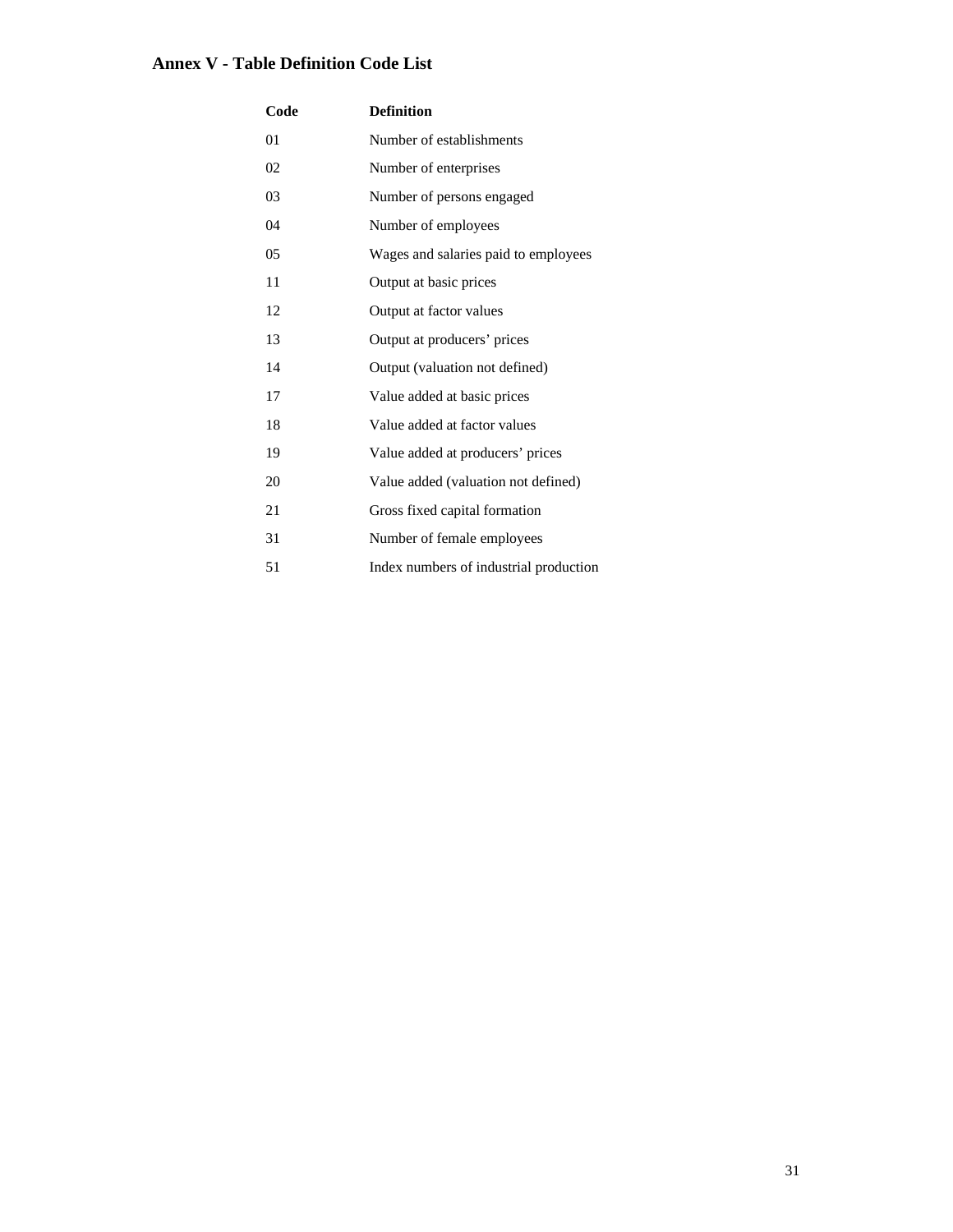#### **Annex VI - Source Code List**

|       | Code | <b>Definition</b>                                                                                                     |
|-------|------|-----------------------------------------------------------------------------------------------------------------------|
| 1     |      | Data:                                                                                                                 |
|       |      | (a) collected by UNIDO from national sources;                                                                         |
|       |      | (b) compiled by OECD and provided to UNIDO;                                                                           |
|       |      | (c) derived from UNSD with respect to index numbers of industrial<br>production.                                      |
| 2     |      | Data:                                                                                                                 |
|       |      | (a) generated/adjusted by UNIDO based on national sources, regional<br>publications including official websites; and, |
|       |      | (b) aggregated from complete set of available 3-/4-digit sub-sectors.                                                 |
| 3     |      | Data generated/adjusted by UNIDO based on:                                                                            |
|       |      | (a) converted data from ISIC Rev.2;                                                                                   |
|       |      | (b) aggregated data from incomplete set of ISIC Rev.3 3-and 4-digit<br>sub-sectors;                                   |
|       |      | (c) converted data from ISIC Rev.4; and,                                                                              |
|       |      | (d) UNIDO estimates.                                                                                                  |
| 4 & 5 |      | UNIDO estimates.                                                                                                      |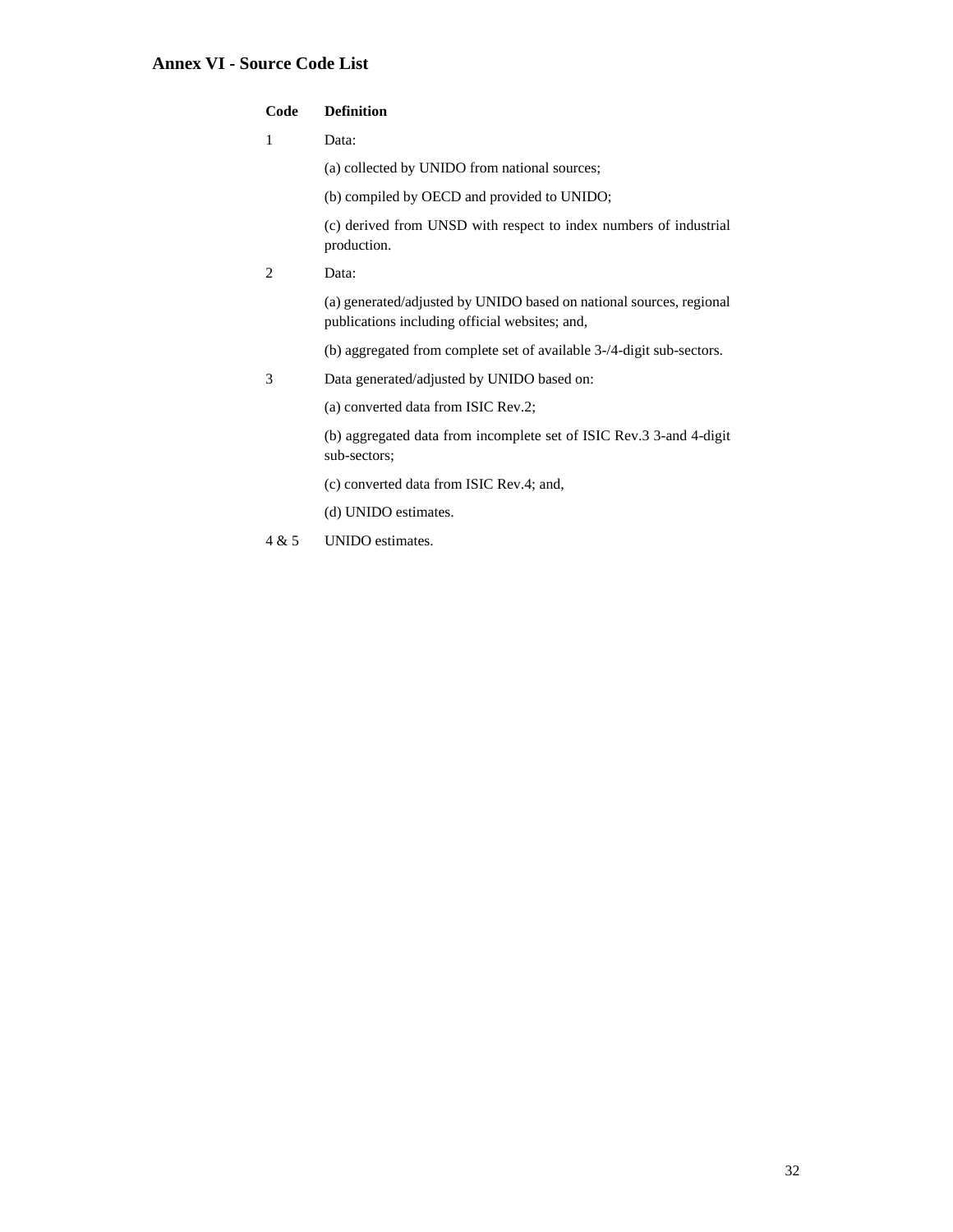#### *(1) Number of establishments and number of enterprises:*

An "establishment" is ideally a production unit that engages, under a single ownership or control, in one, or predominantly one, kind of activity at a single location; for example, workshop or factory. A "kind-of-activity unit" differs from the establishment in that there is no restriction with respect to the geographical area in which a given kind of activity is carried out by a single legal entity. A "local unit", on the other hand, comprises all activities carried out under a single ownership or control at a single location and differs from the establishment-type of unit in that there is no restriction on the range of these activities. An "enterprise" is a legal entity possessing the right to conduct business in its own name; for example, to enter into contracts, own property, incur liability for debts, and establish bank accounts.

#### *(2) Number of persons engaged and number of employees:*

The number of persons engaged is defined as the total number of persons who worked in or for the establishment during the reference year. However, home workers are excluded. The concept covers working proprietors, active business partners and unpaid family workers as well as employees. The figures reported refer normally to the average number of persons engaged during the reference year, obtained as the sum of the "average number of employees" during the year and the total number of other persons engaged measured for a single period of the year. The number of employees is intended to include all persons engaged other than working proprietors, active business partners and unpaid family workers.

#### *(3) Wages and salaries:*

Wages and salaries include all payments in cash or in kind paid to "employees" during the reference year in relation to work done for the establishment. Payments include: (a) direct wages and salaries; (b) remuneration for time not worked; (c) bonuses and gratuities; (d) housing allowances and family allowances paid directly by the employer; and (e) payments in kind. Compensation of employees is equivalent to wages and salaries plus employers' contributions on behalf of their employees paid to social security, pension and insurance schemes, as well as the benefits received by employees under these schemes and severance and termination pay.

#### *(4) Output:*

The measure of output normally reported is based on census concept, which covers only activities of an industrial nature. The value of output in the case of estimates compiled on a production basis comprises: (a) the value of sale of all products of the establishment; (b) the net change between the beginning and the end of the reference period in the value of work in progress and stocks of goods to be shipped in the same condition as received; (c) the value of industrial work done or industrial services rendered to others; (d) the value of goods shipped in the same condition as received less the amount paid for these goods; and (e) the value of fixed assets produced during the period by the unit for its own use. In the case of estimates compiled on a shipment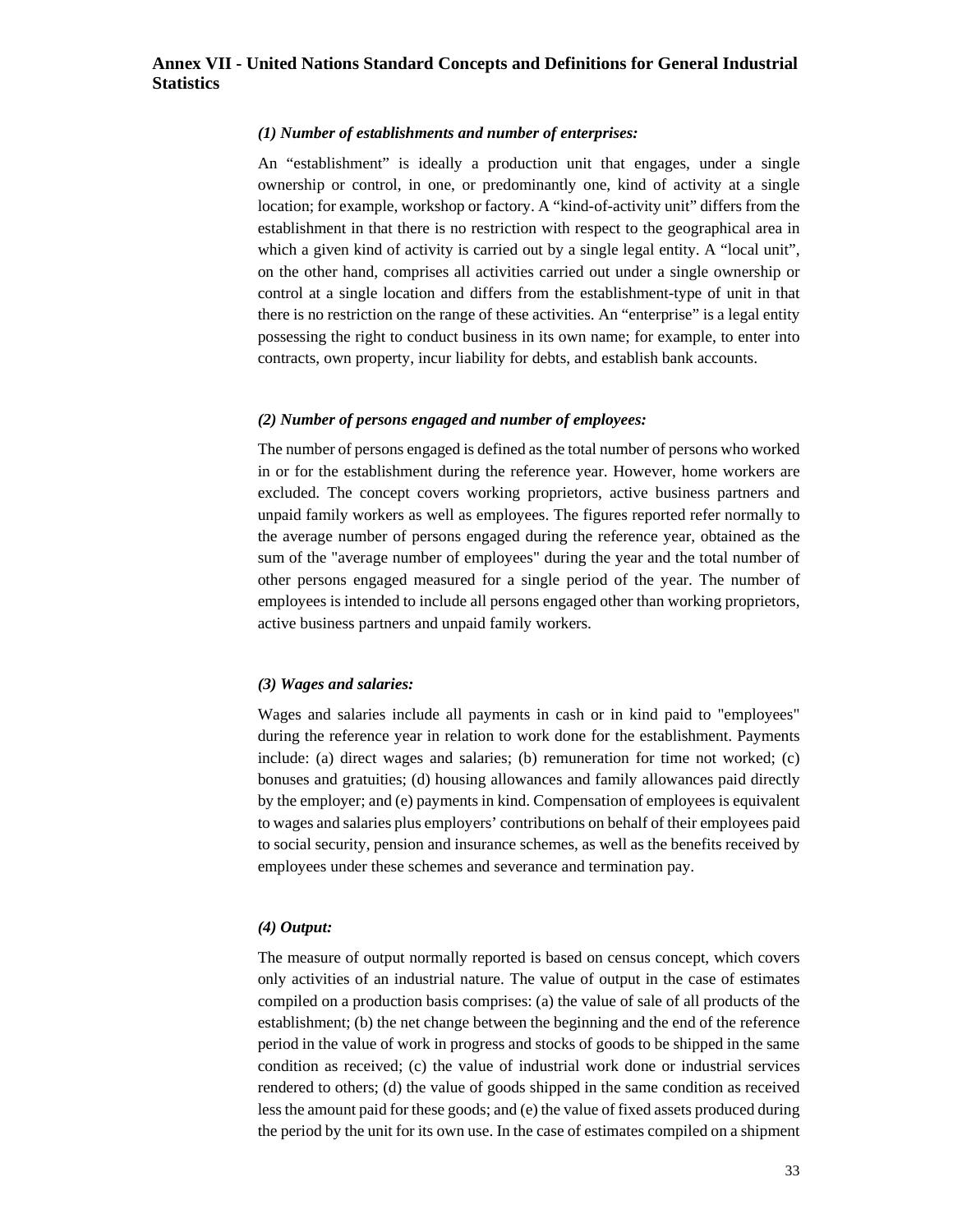basis, the net change in the value of stocks of finished goods between the beginning and the end of the reference period is also included.

Gross output is equivalent to census output plus the revenue from activities of a nonindustrial nature. Valuation methods differ from country to country. An increasing number of countries are reporting at basic prices, which exclude taxes on commodity and include commodity related subsidies. Other methods of reporting valuation are: (a) at factor costs, which exclude all indirect taxes falling on production and include all current subsidies received in support of production activities; and (b) at producers' prices, which include all indirect taxes except VAT, or any other deductible taxes and exclude all subsidies.

#### *(5) Value added:*

Value added is defined as the value of output less the value of input. Items covered in the latter include: (a) value of materials and supplies for production (including cost of all fuels and electricity purchased); and (b) cost of services received (mainly payments for contract and commission work and repair and maintenance work). If input estimates are compiled on a "received" rather than on a "consumed" basis, the result is adjusted for the net change between the beginning and the end of the period in the value of stocks of materials, fuel and other supplies.

Total value added is the national accounting concept. It is ideally represented by the contribution of the establishments in each branch of activity to the gross domestic product. Whenever census concept is applied, for the measure of total value added, the cost of non-industrial services is deducted and the receipts for non-industrial services are added to census value added.

The estimates, whether in terms of census value added or total value added, are gross of depreciation and other provisions for capital consumption, unless otherwise stated. The valuation may be at factor costs, at basic prices or at producers' prices, depending on the treatment of indirect taxes and subsidies as described above.

#### *(6) Gross fixed capital formation:*

Gross fixed capital formation refers to the value of acquisition of fixed assets including the work done on own-account during the reference year, less the value of corresponding disposals. The fixed assets covered are those (whether new or used) with a productive life of one year or more. Major additions, alterations and improvements to existing assets, which extend their normal economic life or raise their productivity, are also included.

New fixed assets include all those that have not been previously used in the country. Thus, newly imported fixed assets are considered new whether or not used before they were imported. Used fixed assets include all those that have been previously used within the country. Transactions in fixed assets include: (a) cost of land purchase and land improvement; (b) dwellings, other buildings and structures; (c) machinery and equipment including transport and ICT equipment; and (d) intellectual property products, such as products of research and development, computer software, databases, etc.

Assets acquired from others are valued at purchasers' prices, which cover all costs directly connected with the acquisition and installation of the items for use. Imported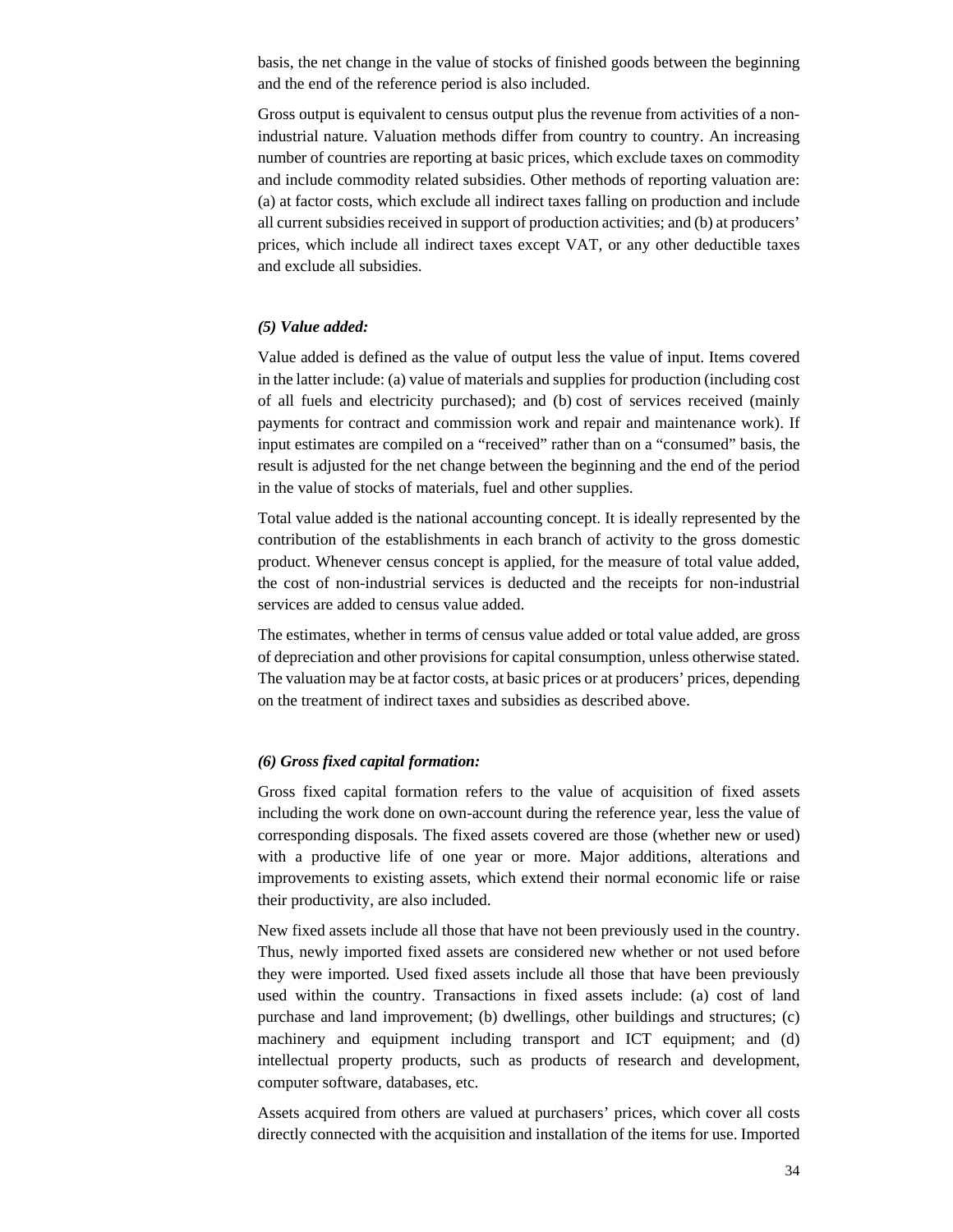assets are included only after it is acquired by the establishment which intends to use it. In principle, assets produced on own account are also valued in this manner. However, it may frequently be necessary to value such own-account production at explicit cost, including any imputations that may be required in respect of the employed own-account labour.

Assets produced by one establishment of a multi-establishment enterprise, for the use of another establishment of the same enterprise, should be valued by the receiving establishment as though purchased from outside the enterprise. Sales of assets should be valued at the actual amounts realized rather than at book values.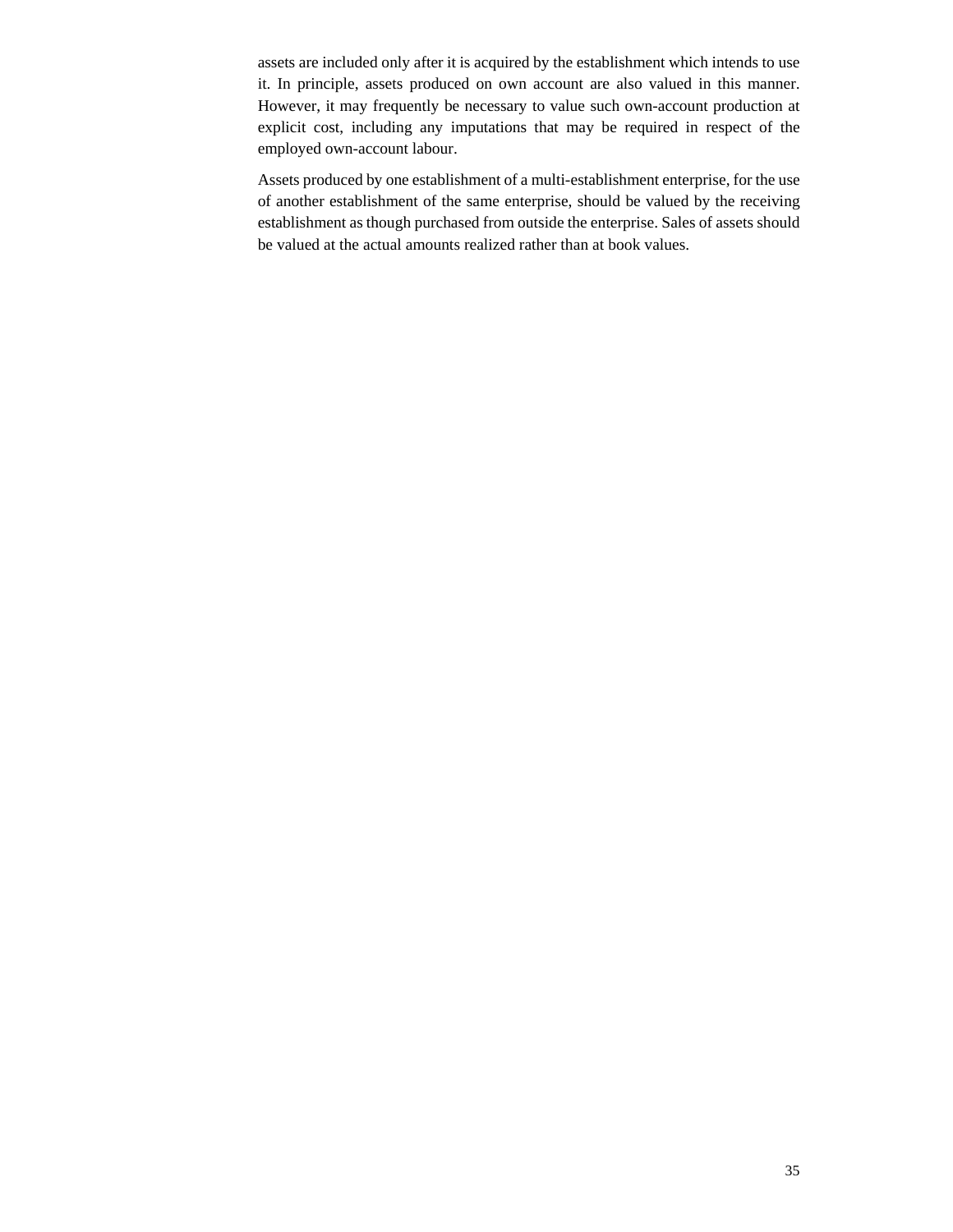#### **Annex VIII - Crude ISIC Concordance Code List (conversion from ISIC Rev.4 to ISIC Rev.3)**

The crude ISIC concordance code list used to convert data from ISIC Rev.4 (2-digit) to ISIC Rev.3 (2-digit) is given below:

| Rev. 3 code     | Rev. 4 code |
|-----------------|-------------|
| 15              | $10 + 11$   |
| 16              | 12          |
| 17              | 13          |
| 18              | 14          |
| 19              | 15          |
| 20              | 16          |
| 21              | 17          |
| 22              | 18          |
| 23              | 19          |
| 24              | $20 + 21$   |
| 25              | 22          |
| 26              | 23          |
| $27\,$          | 24          |
| 28              | 25          |
| $30F(30+32+33)$ | 26          |
| 31              | $27\,$      |
| 29              | $28 + 33$   |
| 34              | 29          |
| 35              | 30          |
| 36              | $31 + 32$   |
| $\mathbf D$     | $\mathbf C$ |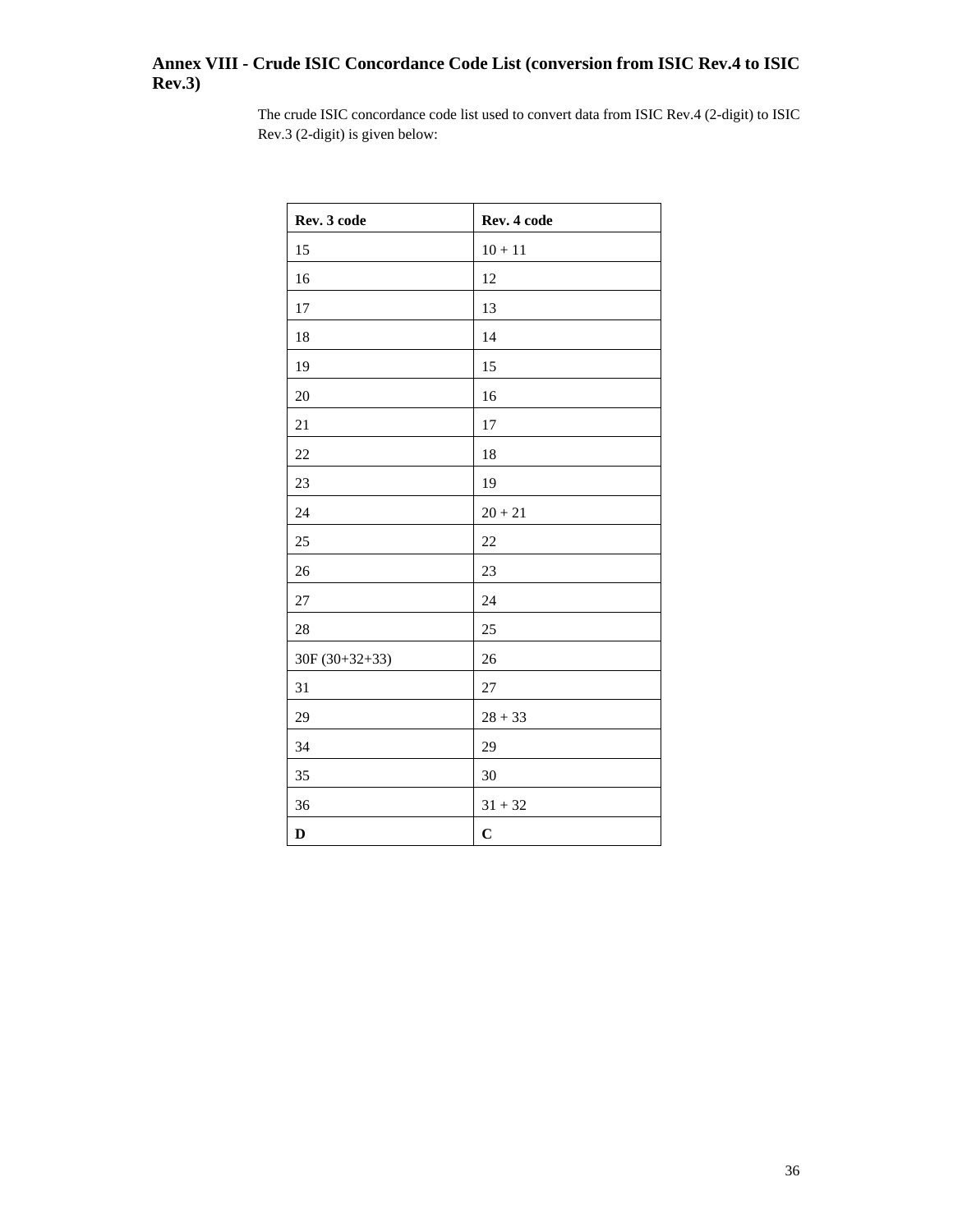#### **Annex IX - ISIC Rev.4 2-digit Code List**

Description of the International Standard Industrial Classification of All Economic Activities (ISIC) Rev. 4 (2-digit) pertaining to the manufacturing sector is given below:

| Rev. 4 Code    | <b>Definition</b>                              |
|----------------|------------------------------------------------|
| 10             | Food products                                  |
| 11             | <b>Beverages</b>                               |
| 12             | Tobacco products                               |
| 13             | <b>Textiles</b>                                |
| 14             | Wearing apparel                                |
| 15             | Leather and related products                   |
| 16             | Wood/wood products/cork, excluding furniture   |
| 17             | Paper and paper products                       |
| 18             | Printing and reproduction of recorded media    |
| 19             | Coke and refined petroleum products            |
| 20             | Chemicals and chemical products                |
| 21             | Pharmaceuticals, medicinal chemicals, etc.     |
| 22             | Rubber and plastics products                   |
| 23             | Other non-metallic mineral products            |
| 24             | <b>Basic metals</b>                            |
| 25             | Fabricated metal products, except machinery    |
| 26             | Computer, electronic and optical products      |
| 27             | Electrical equipment                           |
| 28             | Machinery and equipment n.e.c.                 |
| 29             | Motor vehicles, trailers and semi-trailers     |
| 30             | Other transport equipment                      |
| 31             | Furniture                                      |
| 32             | Other manufacturing                            |
| 33             | Repair and installation of machinery/equipment |
| $\overline{C}$ | <b>Total manufacturing</b>                     |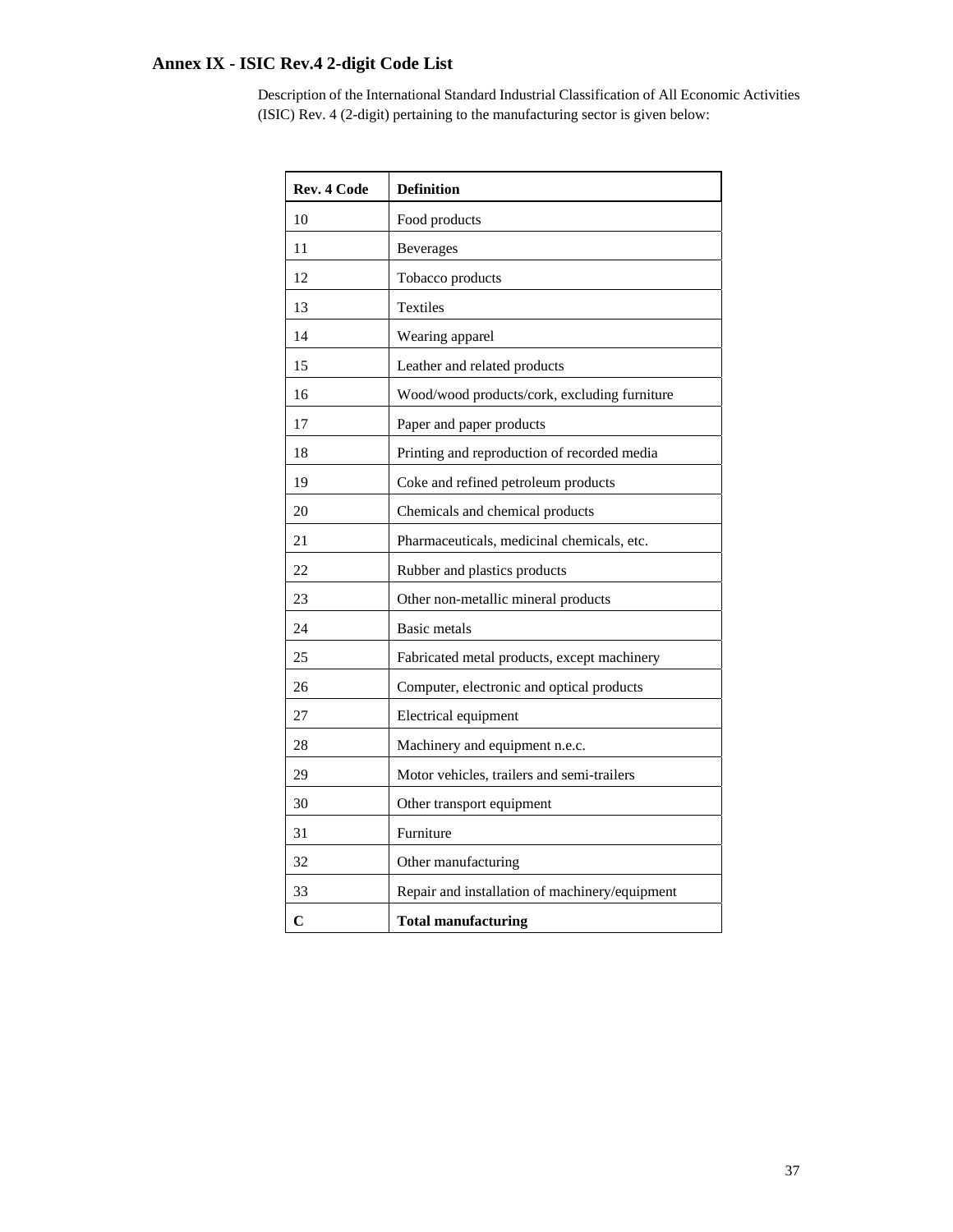#### **Annex X - Crude ISIC Concordance Code List (conversion from ISIC Rev.2 to ISIC Rev.3)**

The crude ISIC concordance code list used to convert data from ISIC Rev.2 (3-digit) to ISIC Rev.3 (2-digit) is given below:

| Rev. 3 code  | Rev. 2 code       |
|--------------|-------------------|
| 15           | $311+312+313$     |
| 16           | 314               |
| 17           | 321               |
| $18A(18+19)$ | 322+323+324       |
| 20           | 331               |
| 21           | 341               |
| 22           | 342               |
| $23A(23+24)$ | 351+352+353+354   |
| 25           | 355+356           |
| 26           | $361 + 362 + 369$ |
| 27           | $371 + 372$       |
| 28           | 381               |
| 29C (29+30)  | 382               |
| $31A(31+32)$ | 383               |
| 33           | 385               |
| 34A (34+35)  | 384               |
| 36           | $332 + 390$       |
| D            | $\mathbf{3}$      |